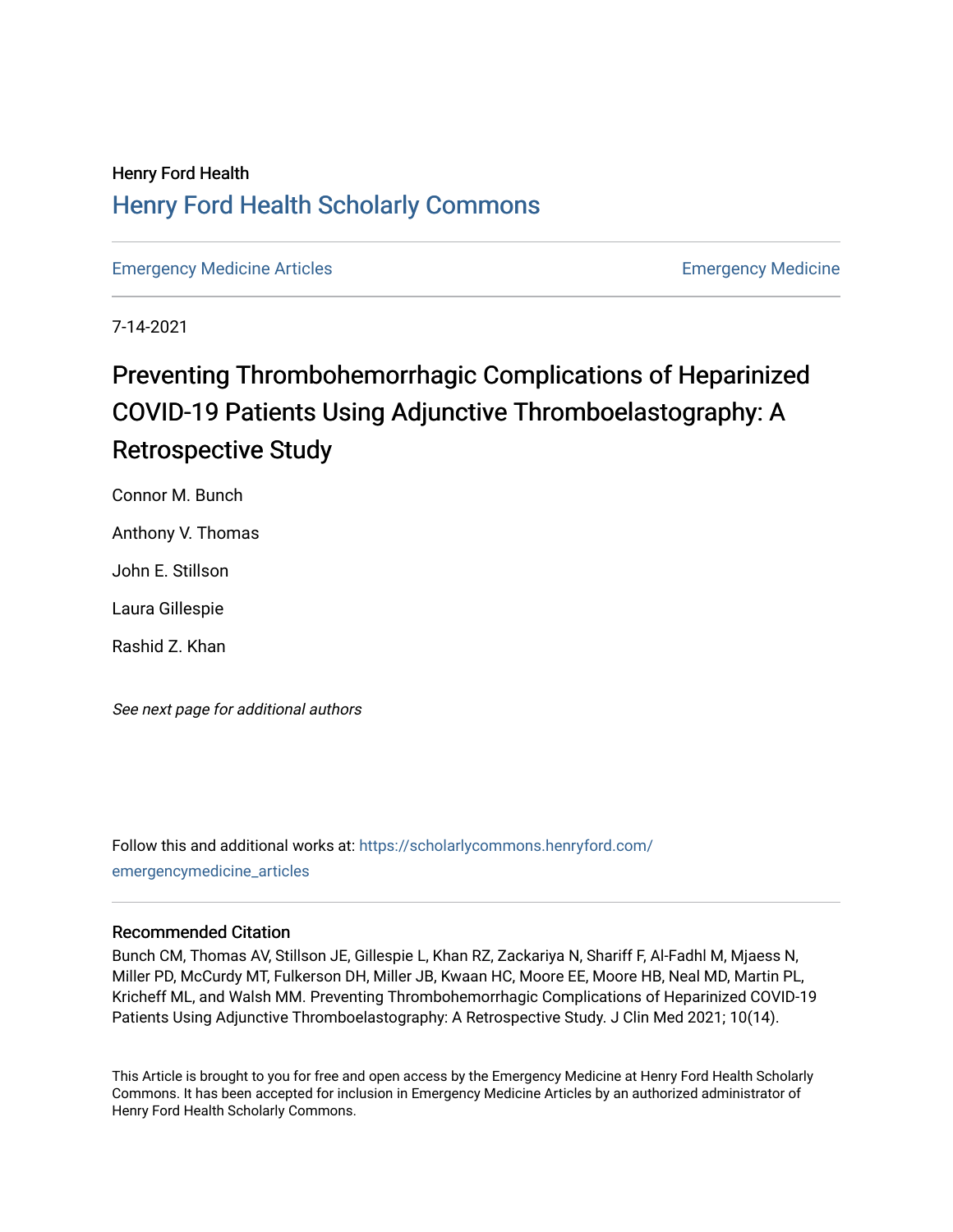## Authors

Connor M. Bunch, Anthony V. Thomas, John E. Stillson, Laura Gillespie, Rashid Z. Khan, Nuha Zackariya, Faadil Shariff, Mahmoud Al-Fadhl, Nicolas Mjaess, Peter D. Miller, Michael T. McCurdy, Daniel H. Fulkerson, Joseph B. Miller, Hau C. Kwaan, Ernest E. Moore, Hunter B. Moore, Matthew D. Neal, Peter L. Martin, Mark L. Kricheff, and Mark M. Walsh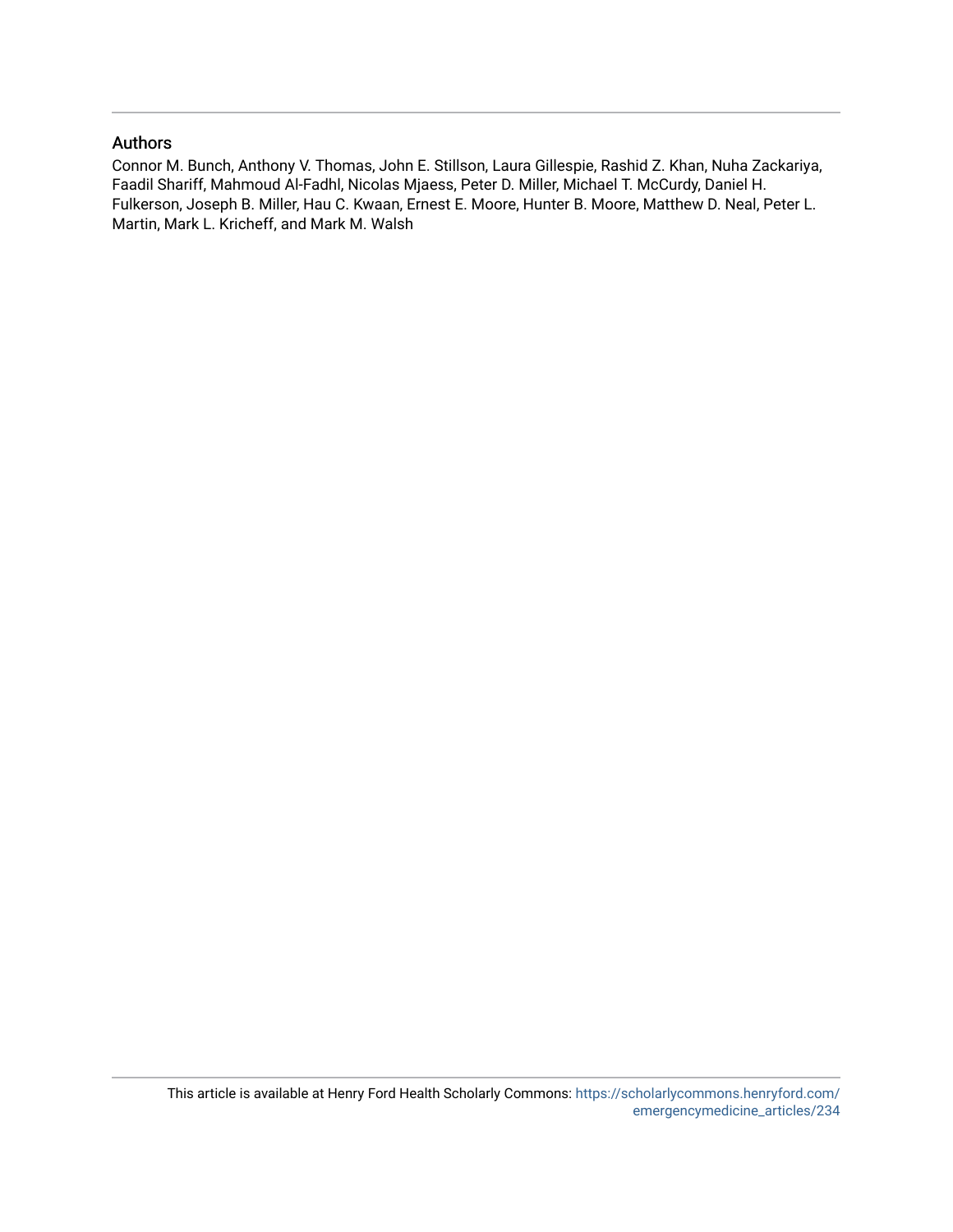



# *Article* **Preventing Thrombohemorrhagic Complications of Heparinized COVID-19 Patients Using Adjunctive Thromboelastography: A Retrospective Study**

**Connor M. Bunch <sup>1</sup> [,](https://orcid.org/0000-0002-8566-7001) Anthony V. Thomas <sup>1</sup> [,](https://orcid.org/0000-0001-9520-9306) John E. Stillson <sup>1</sup> [,](https://orcid.org/0000-0003-3442-2706) Laura Gillespie <sup>2</sup> , Rashid Z. Khan <sup>3</sup> , Nuha Zackariya <sup>1</sup> , Faadil Shariff <sup>4</sup> , Mahmoud Al-Fadhl <sup>5</sup> [,](https://orcid.org/0000-0002-3481-1966) Nicolas Mjaess <sup>5</sup> [,](https://orcid.org/0000-0001-8702-1805) Peter D. Miller <sup>6</sup> , Michael T. McCurdy <sup>7</sup> [,](https://orcid.org/0000-0001-5319-0475) Daniel H. Fulkerson <sup>8</sup> , Joseph B. Miller <sup>9</sup> , Hau C. Kwaan <sup>10</sup> [,](https://orcid.org/0000-0002-5733-6248) Ernest E. Moore <sup>11</sup> [,](https://orcid.org/0000-0002-0419-4848) Hunter B. Moore <sup>11</sup>, Matthew D. Neal <sup>12</sup>, Peter L. Martin <sup>13</sup>, Mark L. Kricheff <sup>14</sup> and Mark M. Walsh 1,5,14,[\\*](https://orcid.org/0000-0002-5795-1144)**

- <sup>1</sup> Department of Internal Medicine, Indiana University School of Medicine South Bend Campus, Notre Dame, IN 46617, USA; cmbunch@iu.edu (C.M.B.); anvthoma@iu.edu (A.V.T.); jstills@iu.edu (J.E.S.); nzackari@iu.edu (N.Z.)
- <sup>2</sup> Department of Quality Assurance and Performance Improvement, Saint Joseph Regional Medical Center, Mishawaka, IN 46545, USA; gillesla@sjrmc.com
- <sup>3</sup> Department of Hematology, Michiana Hematology Oncology, Mishawaka, IN 46545, USA; rkhan@mhopc.com
- <sup>4</sup> Department of Internal Medicine, Boston University School of Medicine, Boston, MA 02118, USA; faadil.shariff@gmail.com
- <sup>5</sup> Department of Internal Medicine, Saint Joseph Regional Medical Center, Mishawaka, IN 46545, USA; malfadhl@iu.edu (M.A.-F.); nmjaess@nd.edu (N.M.)
- <sup>6</sup> Department of Interventional Radiology, Saint Joseph Regional Medical Center, Mishawaka, IN 46545, USA; PMiller@xrcmi.com
- <sup>7</sup> Division of Pulmonary and Critical Care, University of Maryland School of Medicine, Baltimore, MD 21201, USA; DrMcCurdy@gmail.com
- 8 Department of Neurosurgery, Beacon Medical Group, South Bend, IN 46601, USA; dfulkers1@gmail.com
- 9 Department of Emergency Medicine, Henry Ford Hospital, Detroit, MI 48202, USA; JMILLER6@hfhs.org<br>10 Division of Homatology and Ongology Department of Medicine, Northwestern University Feiphers Schoo <sup>10</sup> Division of Hematology and Oncology, Department of Medicine, Northwestern University Feinberg School of
- Medicine, Chicago, IL 60611, USA; h-kwaan@northwestern.edu <sup>11</sup> Department of Surgery, Ernest E. Moore Shock Trauma Center at Denver Health, Denver, CO 80204, USA; Ernest.moore@dhha.org (E.E.M.); hunter.moore@ucdenver.edu (H.B.M.)
- <sup>12</sup> Pittsburgh Trauma Research Center, University of Pittsburgh Medical Center, Pittsburgh, PA 15213, USA; nealm2@upmc.edu
- <sup>13</sup> Department of Emergency Medicine, Louisiana State University Health Sciences Center, New Orleans, LA 70112, USA; pmart7@lsuhsc.edu
- <sup>14</sup> Department of Emergency Medicine, Saint Joseph Regional Medical Center, Mishawaka, IN 46545, USA; Kricheff@gmail.com
- **\*** Correspondence: markwalshmd@gmail.com

**Abstract:** Background: The treatment of COVID-19 patients with heparin is not always effective in preventing thrombotic complications, but can also be associated with bleeding complications, suggesting a balanced approach to anticoagulation is needed. A prior pilot study supported that thromboelastography and conventional coagulation tests could predict hemorrhage in COVID-19 in patients treated with unfractionated heparin or enoxaparin, but did not evaluate the risk of thrombosis. Methods: This single-center, retrospective study included 79 severely ill COVID-19 patients anticoagulated with intermediate or therapeutic dose unfractionated heparin. Two stepwise logistic regression models were performed with bleeding or thrombosis as the dependent variable, and thromboelastography parameters and conventional coagulation tests as the independent variables. Results: Among all 79 patients, 12 (15.2%) had bleeding events, and 20 (25.3%) had thrombosis. Multivariate logistic regression analysis identified a prediction model for bleeding (adjusted  $R^2$  = 0.787, *p* < 0.001) comprised of increased reaction time (*p* = 0.016), decreased fibrinogen (*p* = 0.006), decreased D-dimer ( $p = 0.063$ ), and increased activated partial thromboplastin time ( $p = 0.084$ ). Multivariate analysis of thrombosis identified a weak prediction model (adjusted  $R^2$  = 0.348,  $p$  < 0.001) comprised of increased D-dimer ( $p < 0.001$ ), decreased reaction time ( $p = 0.002$ ), increased maximum amplitude (*p* < 0.001), and decreased alpha angle (*p* = 0.014). Adjunctive thromboelastography decreased the



**Citation:** Bunch, C.M.; Thomas, A.V.; Stillson, J.E.; Gillespie, L.; Khan, R.Z.; Zackariya, N.; Shariff, F.; Al-Fadhl, M.; Mjaess, N.; Miller, P.D.; et al. Preventing Thrombohemorrhagic Complications of Heparinized COVID-19 Patients Using Adjunctive Thromboelastography: A Retrospective Study. *J. Clin. Med.* **2021**, *10*, 3097. [https://doi.org/](https://doi.org/10.3390/jcm10143097) [10.3390/jcm10143097](https://doi.org/10.3390/jcm10143097)

Academic Editor: Athanasios Giannoukas

Received: 6 June 2021 Accepted: 11 July 2021 Published: 14 July 2021

**Publisher's Note:** MDPI stays neutral with regard to jurisdictional claims in published maps and institutional affiliations.



**Copyright:** © 2021 by the authors. Licensee MDPI, Basel, Switzerland. This article is an open access article distributed under the terms and conditions of the Creative Commons Attribution (CC BY) license (https:/[/](https://creativecommons.org/licenses/by/4.0/) [creativecommons.org/licenses/by/](https://creativecommons.org/licenses/by/4.0/)  $4.0/$ ).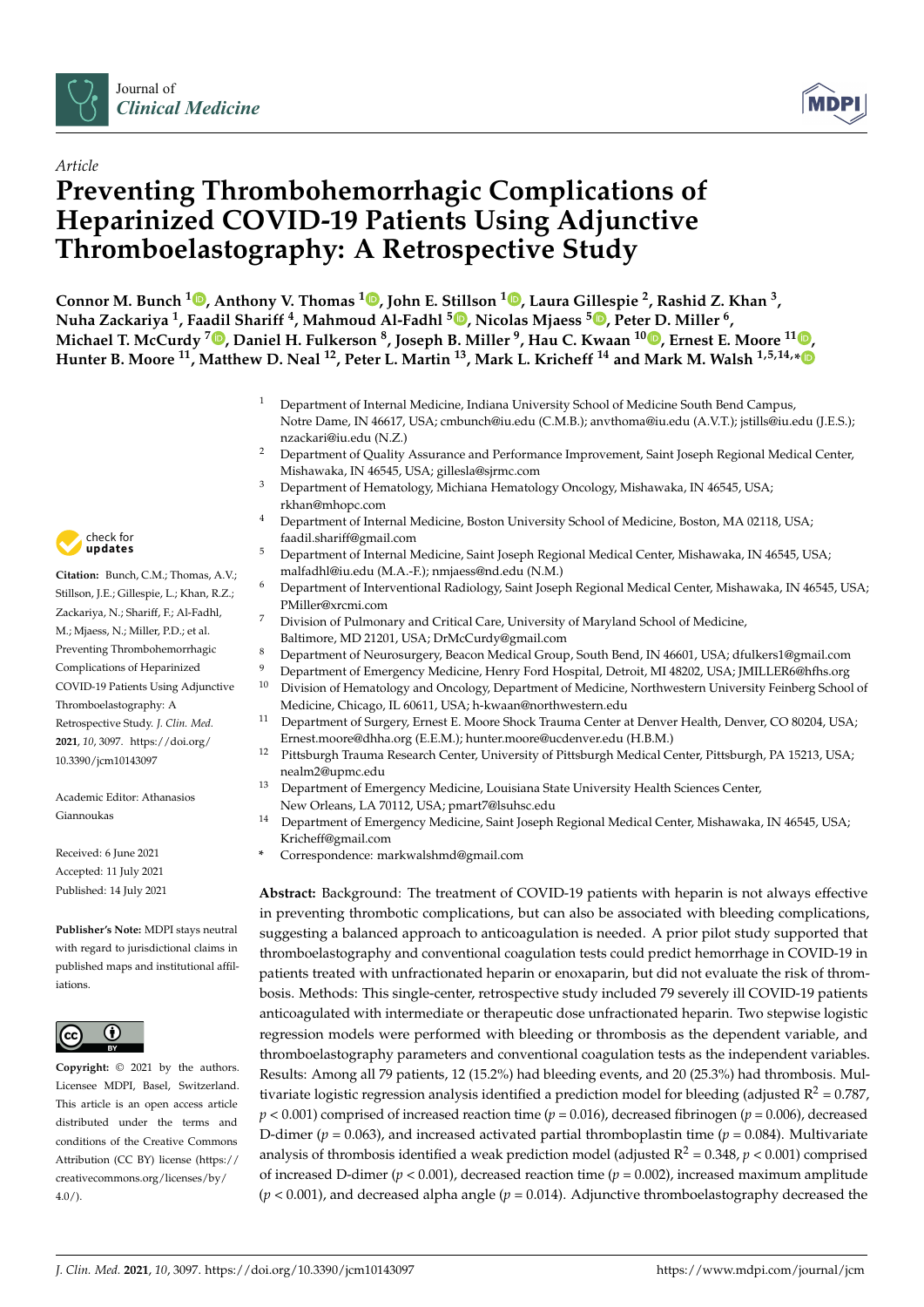use of packed red cells (*p* = 0.031) and fresh frozen plasma (*p* < 0.001). Conclusions: Significantly, this study demonstrates the need for a precision-based titration strategy of anticoagulation for hospitalized COVID-19 patients. Since severely ill COVID-19 patients may switch between thrombotic or hemorrhagic phenotypes or express both simultaneously, institutions may reduce these complications by developing their own titration strategy using daily conventional coagulation tests with adjunctive thromboelastography.

**Keywords:** thromboelastography; anticoagulants; COVID-19; heparin; hemorrhage; coagulopathy; blood coagulation; blood coagulation tests; thrombosis

#### **1. Introduction**

#### *1.1. Background*

Hypercoagulability has been well described in hospitalized patients with the severe acute respiratory syndrome coronavirus 2 (SARS-CoV-2) (i.e., the pathogen that causes the novel coronavirus disease 2019 (COVID-19)) [\[1–](#page-15-0)[3\]](#page-15-1). Microvascular thrombosis is a ubiquitous finding in post-mortem examination of COVID-19 patients, even in the absence of macrovascular thrombosis [\[4](#page-15-2)[–6\]](#page-15-3). The incidence of arterial and venous thrombi is particularly high in severely ill patients admitted to the intensive care unit (ICU), and thus, anticoagulating hospitalized COVID-19 patients remains paramount in their overall care [\[1](#page-15-0)[,7–](#page-15-4)[9\]](#page-15-5). Unfractionated heparin (UFH) may provide benefits beyond anticoagulation [\[10\]](#page-15-6). UFH possesses an anti-inflammatory effect at the endothelium, as well as the ability to interact with and bind the spike protein on COVID-19 viral particles [\[10\]](#page-15-6). In vivo models of coronavirus infection support the concept that UFH behaves as a "decoy recep-tor/sink to reduce viral infectivity and potentially augment viral clearance" [\[10](#page-15-6)[,11\]](#page-15-7). Despite the frequent hypercoagulable state of hospitalized COVID-19 patients and the attractive therapeutic hypothesis of heparinoids, anticoagulation is often complicated by the rapid evolution from heparinoid resistance to heparinoid hypersensitivity, which may result in major hemorrhage  $[9,12-16]$  $[9,12-16]$  $[9,12-16]$ . With little evidence early in the pandemic, institutions offered conflicting guidelines for the empiric escalation of prophylactic anticoagulation to intermediate or therapeutic doses for hospitalized patients with COVID-19 pneumonitis and without macrovascular thrombosis [\[17](#page-15-10)[–21\]](#page-15-11).

#### *1.2. Motivation*

While evidence was actively evolving early in the pandemic, the observed high incidence of thrombohemorrhagic complications prompted our institution to establish a COVID-19-associated coagulopathy (CAC) committee. This CAC committee was inspired by an extracorporeal membrane oxygenation (ECMO) anticoagulation team that followed daily clinical changes, conventional coagulation tests (CCTs), anti-Xa levels, and viscoelastic tests [\[22](#page-15-12)[,23\]](#page-15-13). In the ECMO literature, Colman et al. state, "guidelines recommend antithrombotic therapy during ECMO, but the guidelines leave it up to individual institutions to develop their own titration strategy" [\[22\]](#page-15-12). Given the unique nature of providing anticoagulation without evidence-based guidelines during a novel pandemic, we elected to establish a committee similar to that of ECMO, where there is a much longer history of using viscoelastic testing as part of the "titration strategy" [\[22\]](#page-15-12).

Studying the adjunctive use of viscoelastic tests to guide anticoagulation was driven not only by the demonstrated use in ECMO, but also by early hematology society publications, which confronted the difficulty of practicing without the direction of evidence-based medicine. For example, in two authoritative commentaries, it was stated, "For clinicians trained in using an evidence-based medicine approach, we find ourselves forced to practice without data" [\[4\]](#page-15-2), and, "On the other hand, it also offers opportunities: Comparison of treatment or prophylaxis management schemes that differ per center may offer an alternative for randomized clinical trials under certain conditions" [\[24\]](#page-15-14).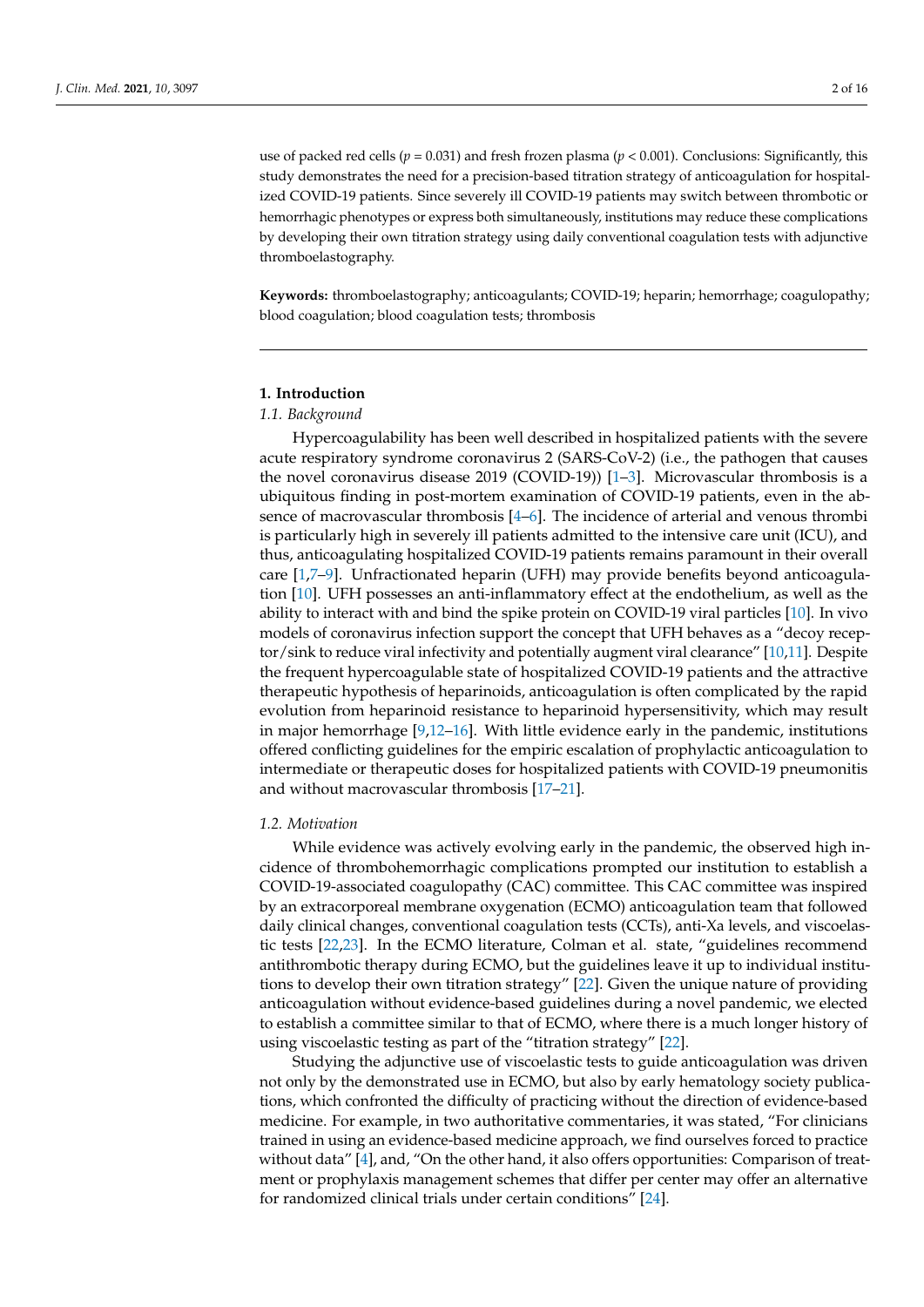Our CAC committee comprises a hematologist, a transfusion specialist, clinical pharmacists, and nursing staff, who together monitored the daily hemostatic phenotype of every COVID-19 inpatient and adjudicated anticoagulation. The CCTs (i.e., activated partial thromboplastin time (aPTT), prothrombin time (PT), fibrinogen, D-dimer, and platelet count) have not demonstrated prediction of bleeding risk in this group of patients [\[25\]](#page-16-0). Moreover, it has been demonstrated that aPTT can be falsely prolonged in COVID-19 patients at admission, and thus, may be an unreliable test for safely and effectively titrating heparin [\[26,](#page-16-1)[27\]](#page-16-2). We hypothesized that for COVID-19 patients in the ICU—much like ECMO—focused attention by a diligent CAC committee using adjunctive thromboelastography (TEG) may reduce rates of bleeding and thromboses simultaneously. TEG and other viscoelastic tests have recently been used in small studies to diagnose and treat CAC [\[28\]](#page-16-3).

#### *1.3. Previous Work*

This current study is an expanded analysis of a previously published pilot study [\[29\]](#page-16-4). In the previous study, we compared the ability of TEG parameters and CCTs to predict hemorrhage for anticoagulated COVID-19 patients in the ICU. Among the 10 bleeding and 21 non-bleeding patients, the results demonstrated significant differences on the day of bleeding for medians of the reaction time (R), clot kinetics (k), α-angle, PT, aPTT, and fibrinogen. In contrast, this study here analyzes the ability of TEG parameters and CCTs to predict hemorrhage among 12 bleeding and 67 non-bleeding patients by logistic regression modeling. The previous study comprised a heterogeneous group of patients confounded by patients anticoagulated with enoxaparin; in contrast here, this study comprises 79 patients treated exclusively with UFH. A second analysis from the pilot study also showed a significant decrease in bleeding incidence after adopting a non-bolus UFH dose guided by a TEG/CCT-algorithm. This study here builds upon the second analysis by also analyzing patient demographics and blood product usage after adopting the non-bolus UFH therapy and TEG/CCT-algorithm. Lastly, this study also details the frequency of macrovascular thromboses among the same 79 patients treated with intermediate or therapeutic UFH. TEG parameters and CCTs are analyzed by logistic regression with thrombosis or hemorrhage as dependent variables.

#### *1.4. Rationale*

Admission levels of biomarkers (e.g., elevated D-dimer) have been identified as prognostic indicators of thrombohemorrhagic events for COVID-19 patients [\[15,](#page-15-15)[25,](#page-16-0)[26,](#page-16-1)[30](#page-16-5)[,31\]](#page-16-6). However, current guidelines no longer recommend empiric escalation to intermediate dosing based on these prognostic factors [\[32,](#page-16-7)[33\]](#page-16-8). Rather, they indicate the use of therapeutic dose anticoagulation only in the presence of macrovascular thrombosis. Our goal here was to not only identify those patients at risk, but also to prevent these complications in a precision-based and goal-directed fashion using adjunctive TEG. Moreover, it was observed that the hemostatic phenotype of these severely ill patients can rapidly change in a timeframe of hours, or even demonstrate both the thrombotic and hemorrhagic phenotypes simultaneously. Therefore, our multivariate analyses did not center around prognostic indicators at admission; rather, our analyses focused on clinically driven, point-of-care information that required daily, and sometimes multiple times daily, monitoring. From the 79 ICU patients treated only with UFH, we attempted to identify those point-of-care TEG/CCT parameters that would prevent hemorrhage and thrombosis for severely ill COVID-19 patients.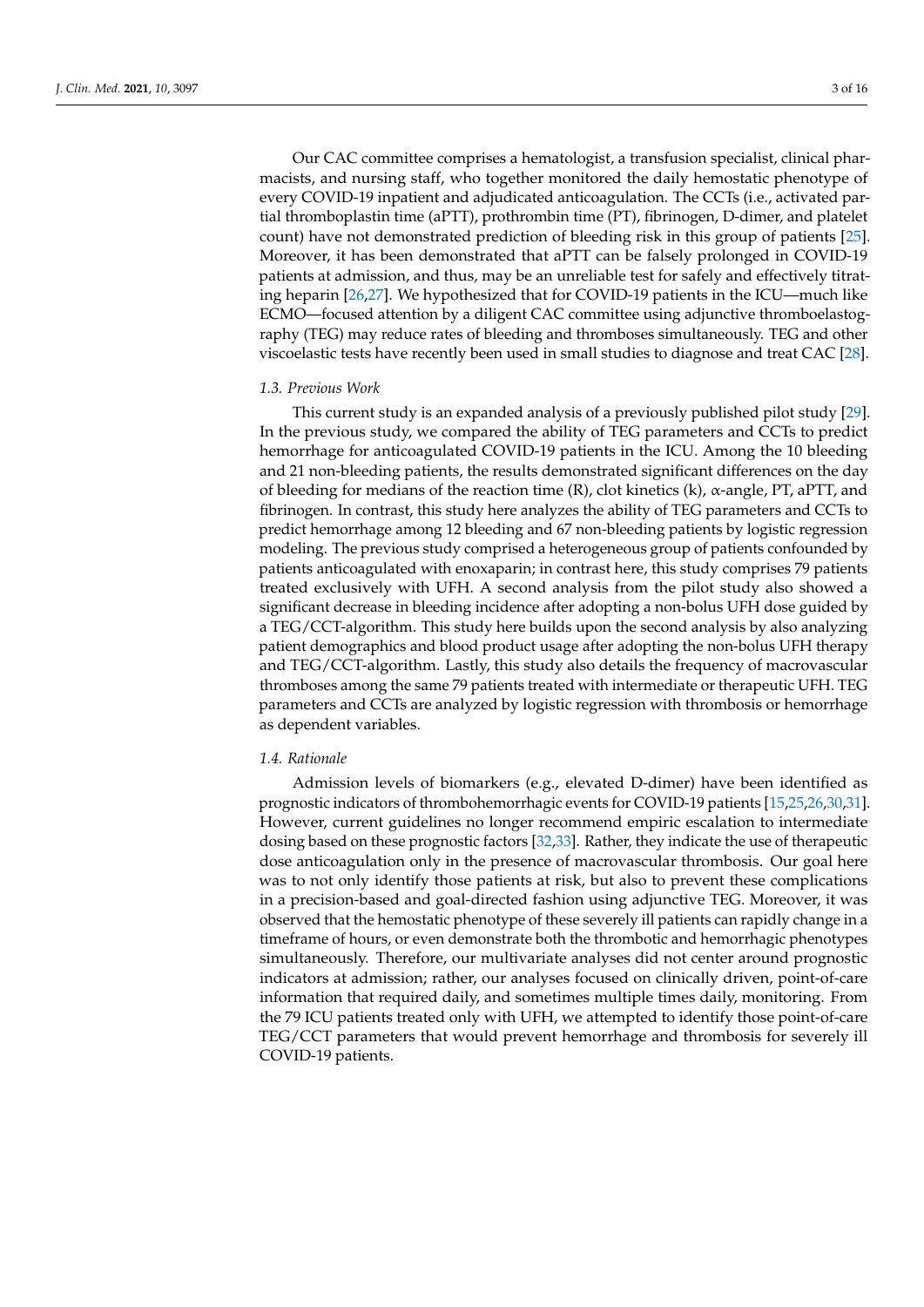#### **2. Materials and Methods**

#### *2.1. Patient Population and Setting*

This study was approved by the institutional review board of Saint Joseph Regional Medical Center (Mishawaka, IN, USA). All patients were aged  $\geq$ 18 years and diagnosed with SARS-CoV-2 infection by nasopharyngeal/oropharyngeal swab or sputum specimen. Diagnosis of COVID-19 was confirmed by reverse transcriptase-polymerase chain reaction assay based on the World Health Organization (WHO) standard, that targets the SARS-CoV-2 E gene and RdRp gene, or by positive SARS-CoV-2 IgM antibody (BioFire Respiratory 2.1 Panel, BioFire Diagnostics, Salt Lake City, UT, USA) [\[34\]](#page-16-9).

As mentioned above, this study is an expanded retrospective study during the same timeframe as a previously published pilot study that comprised a heterogeneous group of 31 patients treated with intermediate or therapeutic UFH or enoxaparin from 26 April 2020 to 15 September 2020 [\[29\]](#page-16-4). Here, of 531 COVID-19-positive hospital admissions from 26 April 2020 to 1 December 2020, only patients with COVID-19 pneumonitis who were admitted to the ICU and treated with intravenous UFH and had daily CCT and TEG data were included in this analysis.

#### *2.2. Unfractionated Heparin Therapy*

Prior to 16 September 2020, patients without known macrovascular thrombosis but with elevated D-dimer (>3 fibrinogen equivalent units) and unclear thrombosis risk received the empiric escalation of standard prophylaxis to intermediate dose UFH, which was recommended during this period of the pandemic [\[15\]](#page-15-15). At this time, the intermediate dose was defined as 12 units/h/kg infusion. Patients with macrovascular thrombosis received therapeutic bolus UFH also according to the standard pre-pandemic protocol [\[35\]](#page-16-10). The therapeutic dose was defined as 60 units/kg bolus followed by 12 units/h/kg infusion.

Due to the observed bleeding rate, from 16 September 2020 to 1 December 2020, patients were selectively administered a non-bolus UFH protocol, individually titrated based on daily monitoring with TEG/CCT [\[29\]](#page-16-4). Figure [1](#page-6-0) is a sample TEG/CCT algorithm, and in some difficult clinical scenarios wherein patients expressed thrombotic and hemorrhagic phenotypes simultaneously, clinical judgment by the hematologist and transfusion specialist trumped this sample algorithm. Moreover, evidence-based guidelines were actively evolving at this point in the pandemic, and due to expanding indications, remdesivir, dexamethasone, and convalescent plasma were administered with increased frequency during this time period.

#### *2.3. Laboratory and Clinical Measures*

Data were obtained by the CAC committee in daily review of all admissions to the hospital who received infectious disease consultation. Collected patient data included age, gender, comorbidities, clinical description of bleeding and thrombotic events, laboratory tests, and anticoagulant dosing. PT and aPTT were measured using the Sysmex CA-1500 with additives Innovin and  $CaCl<sub>2</sub>$ . Fibrinogen was quantified in samples mixed with thrombin and Owren's Veronal buffer. D-dimer was measured as fibrinogen equivalent units with the Innovance D-dimer Assay. Platelets were counted with a Sysmex XP-2000 (all from Siemens Medical Solutions, Malvern, PA, USA). TEG tracings were collected using the TEG 5000 hemostasis analyzer with the activator kaolin (Haemonetics, Braintree, MA, USA). TEG parameters include R, k, α-angle, maximum amplitude (MA), and lysis at 30 min (LY30). The CCTs were also measured and recorded at least once daily throughout the patients' hospitalizations. Anti-Xa levels were not routinely used to monitor hemostasis in COVID-19 patients due to hospital laboratory limitations, as the test was not available during the evenings and weekends and results were not rapidly available in a fashion conducive to quality intensive care.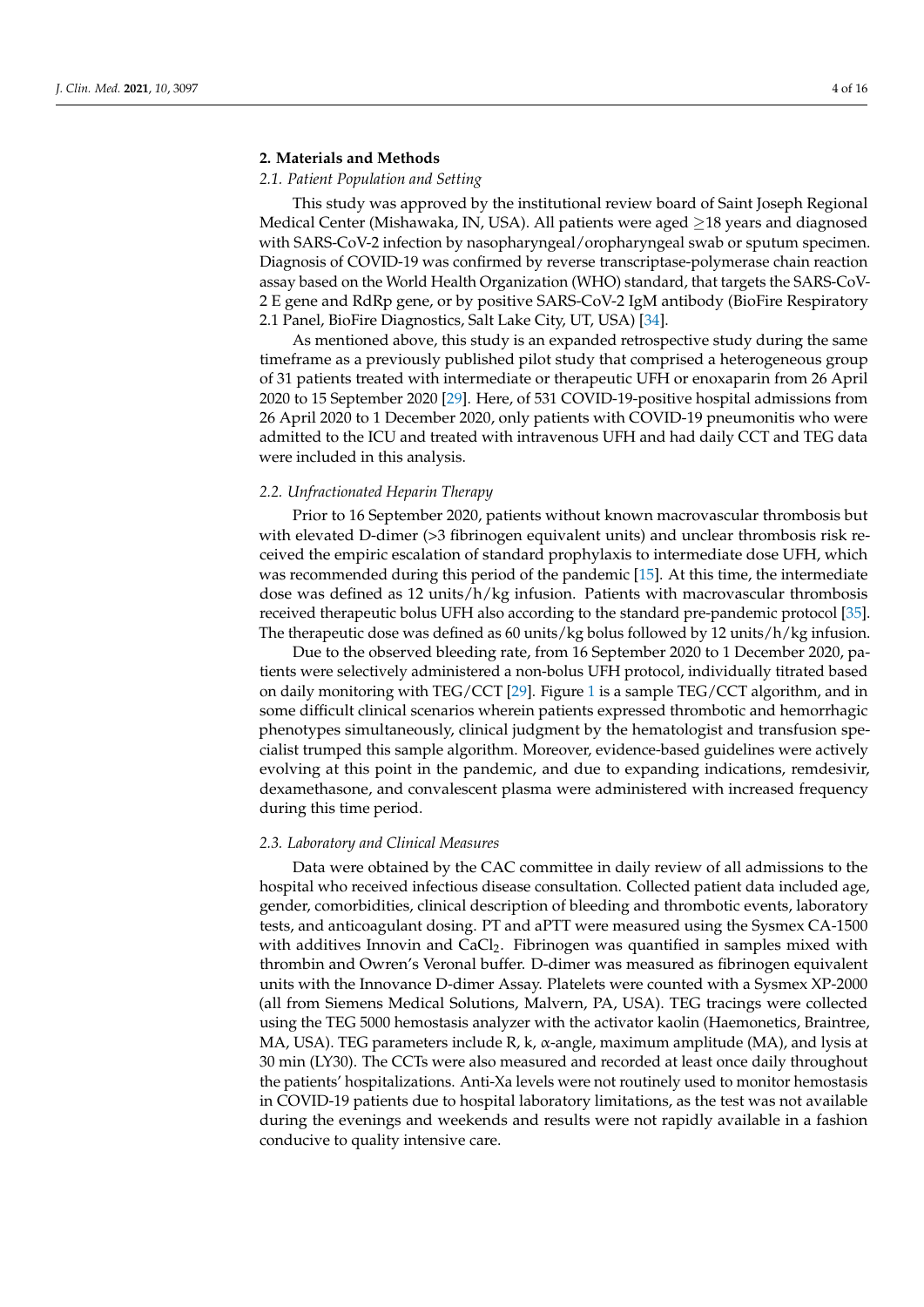<span id="page-6-0"></span>

*J. Clin. Med.* **2021**, *10*, x FOR PEER REVIEW 5 of 15

**Figure 1.** Sample TEG/CCT-based protocol for UFH dosing of hospitalized COVID-19 patients. The presence/absence of a Figure 1. Sample TEG/CCT-based protocol for UFH dosing of hospitalized COVID-19 patients. The presence/absence of a thrombosis determines initial UFH dosing. Further goal-directed titration of UFH was achieved via monitoring of aPTT and TEG parameters R and MA. Adopted from protocols for guiding heparin in ECMO, liver transplantation, cardiac surgery, and trauma surgery [\[22,](#page-15-12)[36\]](#page-16-11). aPTT, activated partial thromboplastin time; CCT, conventional coagulation test; COVID-19, coronavirus disease 2019; ICU, intensive care unit; MA, maximum amplitude; R, reaction time; TEG, thromboelastography; UFH, unfractionated heparin.

> Bleeding was defined by the American Association of Blood Banks' Modified WHO Bleeding Scale grade  $\geq$  (grade 2, mild blood loss; grade 3, gross blood loss that requires transfusion; grade 4, debilitating blood loss causing severe hemodynamic instability [asso-ciated with fatality]) [\[37\]](#page-16-12). Adjudication of WHO Bleeding Scale grade was agreed upon by two hematologists during retrospective chart review according to patient verbal responses, physical exam findings, and lab results (e.g., acute anemia with heme-positive stool). These hematologists were not blinded to the study design nor the TEG/CCT-based protocol. The WHO Bleeding Scale is a widely used ordinal scale to assess bleeding [\[38\]](#page-16-13). However, high inter-observer variability has been reported [\[39\]](#page-16-14). Macrovascular thrombosis was classified by radiographic findings or lack of compressibility of proximal veins on B-mode ultrasound [\[40\]](#page-16-15).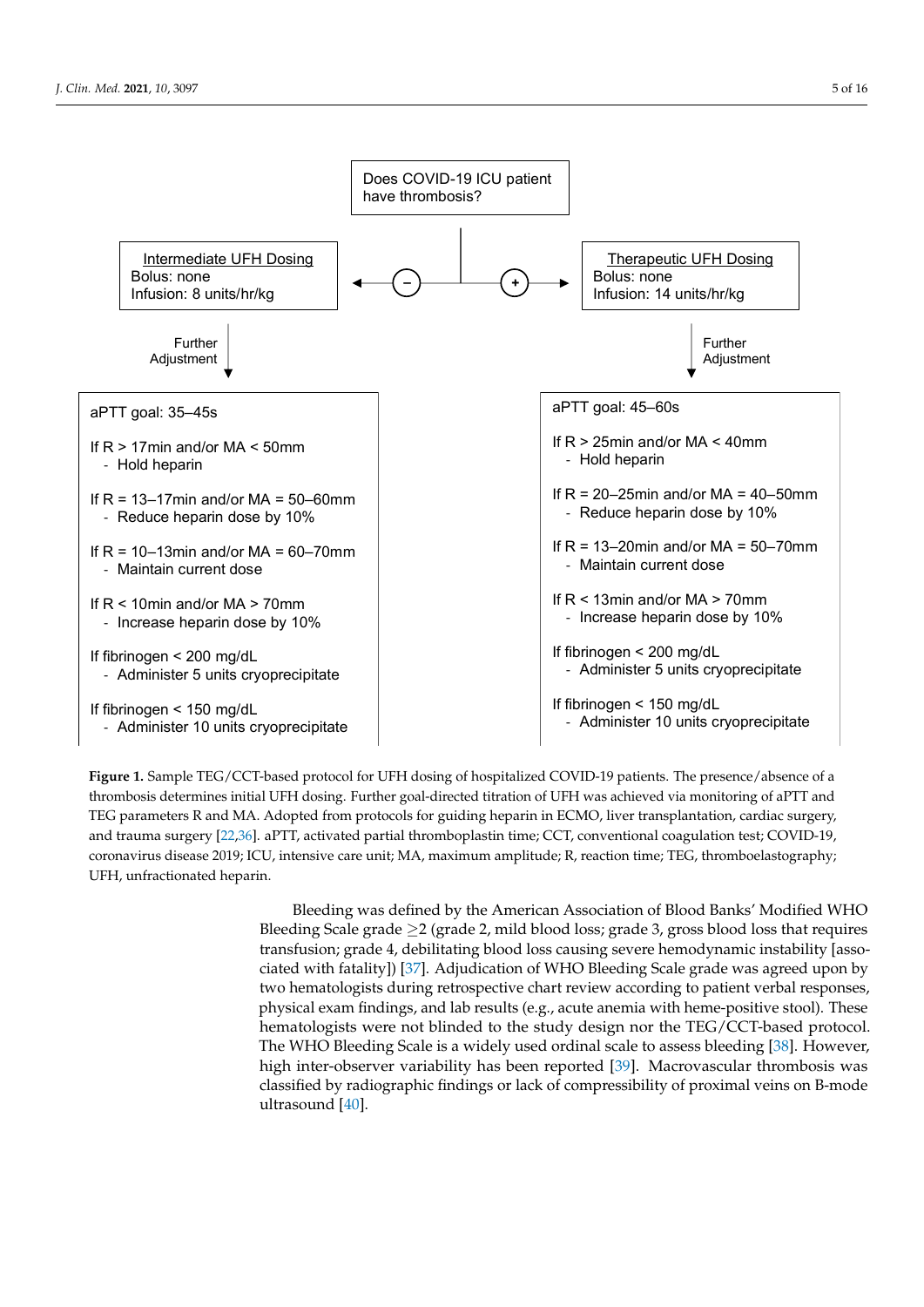#### *2.4. Statistical Analysis*

R version 3.6.0. was used for all statistical analysis. Demographics, comorbidities, hematologic events, blood products, interventions, length of stay, and mortality were analyzed for statistical differences via two-sample unpaired *t*-tests and chi-square contingency tests for bleeding versus non-bleeding patients, patients with thrombosis versus patients with no thrombosis, and for the group treated with bolus UFH and no TEG/CCT-algorithm versus the group treated with non-bolus UFH and adjunctive TEG/CCT-algorithm. A value of *p* < 0.05 was the threshold for significance.

Two stepwise multivariate logistic regression analyses were also performed. The first logistic regression used bleeding versus non-bleeding as the dependent variable. The second logistic regression used thrombosis versus no thrombosis as the dependent variable. In both regression analyses, independent variables included TEG parameters R, k, α-angle, and MA and the CCTs PT, aPTT, fibrinogen, platelet count, and D-dimer. The analyzed data included laboratory values on the day of bleeding/thrombosis for the bleeding/thrombotic patients and average values throughout hospitalization for the non-bleeding/non-thrombotic patients. The  $\mathsf{R}^2$  calculated was a McFadden's Pseudo  $\mathsf{R}^2$ .

#### **3. Results**

#### *3.1. Patient Demographics and Clinical Characteristics*

This study included 79 COVID-19 patients in the ICU. The median age was 71 (IQR, 16) years and the median BMI was 31.2 (IQR, 7.4)  $\text{kg/m}^2$ . Females comprised 27 (34.2%) patients. For the UFH dose at ICU admission, 46 (58.2%) patients received intermediate dose, 16 (20.2%) received bolus therapeutic, and 17 (21.5%) received non-bolus therapeutic. Invasive ventilation for respiratory failure was required in 19 (24.1%) patients. While hospitalized, 15 (19.0%) patients expired. Other relevant comorbidities, hematologic events, length of stay, and blood product administration are detailed in the following sections. TEG parameter LY30 maintained a reading of less than 0.8% for nearly all patients in the study period, and was, thus, not included in the analysis.

#### *3.2. Hemorrhagic Complications*

Among the 79 patients, 12 (15.2%) demonstrated a clinically significant hemorrhage (Table [1\)](#page-8-0). Among these 12 bleeders, 6 (50%) were administered intermediate UFH at ICU admission, and 6 (50%) were administered bolus therapeutic UFH. The median number of days between admission to the day of bleeding was 10.0 (IQR, 6.3) days. The location of bleeds included 2 (16.7%) gastrointestinal, 1 (8.3%) hemothorax, 3 (25.0%) retroperitoneal, 5 (41.7%) intramuscular, and 1 (8.3%) at vascular access. Compared to nonbleeding patients, there was a significantly greater number of bleeding patients who were administered packed red cells, platelets, and fresh frozen plasma. Five (41.7%) bleeding patients received surgical intervention. The median ICU length of stay for bleeding patients was 25.5 (IQR, 10.5) days, nearly double that of the non-bleeding patients (Table [1\)](#page-8-0).

With hemorrhage as the dependent variable, a stepwise multivariate logistic regression analysis starting with all TEG parameters and CCTs identified a model using  $R$  ( $p = 0.016$ ), fibrinogen (*p* = 0.006), D-dimer (*p* = 0.063), and aPTT (*p* = 0.084) with an R<sup>2</sup> of 0.798  $(p < 0.001)$ . The adjusted  $\mathbb{R}^2$  is 0.787 (Table [2\)](#page-9-0). Despite D-dimer and aPTT showing statistical insignificance as independent variables, a forced model using only R and fibrinogen had an  $R^2$  of 0.610 ( $p < 0.001$ ), suggesting an appreciable contribution of D-dimer and aPTT in predicting hemorrhage.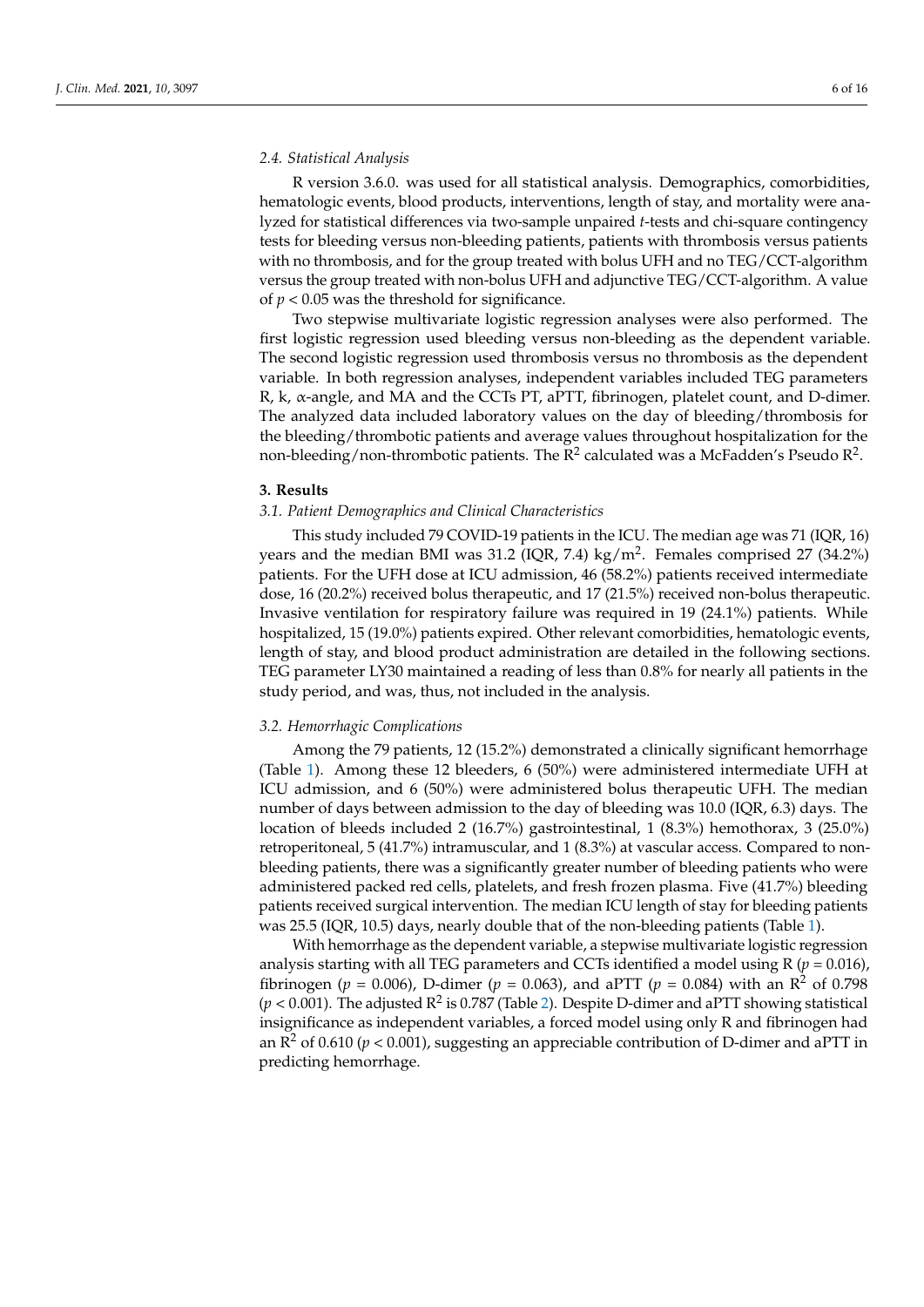<span id="page-8-0"></span>**Table 1.** Clinical characteristics of 12 bleeding and 67 non-bleeding COVID-19 patients in the ICU. Baseline anticoagulant dose indicates the unfractionated dose administered upon ICU admission. WHO Bleeding Scale grade of 2 indicates mild blood loss, grade 3 indicates gross blood loss requiring transfusion, and grade 4 indicates debilitating blood loss [\[37\]](#page-16-12). The number of days to bleed is measured from hospital admission. Statistical significance is indicated by an asterisk (\*). BMI, body mass index; COPD, chronic obstructive pulmonary disease; COVID-19, coronavirus disease 2019; ICU, intensive care unit; IQR, interquartile range; WHO, World Health Organization.

|                                         | <b>Bleed</b><br>$(n = 12)$ | No Bleed<br>$(n = 67)$ | <i>p</i> -Value |
|-----------------------------------------|----------------------------|------------------------|-----------------|
| Age (years), median (IQR)               | 63.5(17.8)                 | 73.0 (15.5)            | 0.065           |
| Female, $n$ (%)                         | $6(50.0\%)$                | 21 (31.3%)             | 0.210           |
| BMI ( $\text{kg/m}^2$ ), median (IQR)   | 33.7 (7.0)                 | 29.9(6.6)              | 0.135           |
| Comorbidities, $n$ (%)                  |                            |                        |                 |
| COPD                                    | $3(25.0\%)$                | 10 (14.9%)             | 0.386           |
| Tobacco use                             | $2(16.7\%)$                | 10 (14.9%)             | 0.877           |
| Coronary artery disease                 | $1(8.3\%)$                 | 12 (17.9%)             | 0.410           |
| Heart failure                           | $3(25.0\%)$                | $5(7.5\%)$             | 0.064           |
| Hypertension                            | 10 (83.3%)                 | 44 (65.7%)             | 0.226           |
| Type II diabetes mellitus               | 5(41.7%)                   | 28 (41.8%)             | 0.994           |
| Renal failure                           | $4(33.3\%)$                | $9(13.4\%)$            | 0.087           |
| Baseline anticoagulant dose, $n$ (%)    |                            |                        |                 |
| Intermediate                            | $6(50.0\%)$                | 40 (59.7%)             | 0.530           |
| Bolus therapeutic                       | $6(50.0\%)$                | 10 (14.9%)             | $0.005*$        |
| Non-bolus therapeutic                   | $0(0.0\%)$                 | 17 (25.4%)             | $0.049*$        |
| Bleeding complications, $n$ (%)         |                            |                        |                 |
| Gastrointestinal                        | 2(16.7%)                   |                        |                 |
| Hemothorax                              | $1(8.3\%)$                 |                        |                 |
| Retroperitoneal                         | $3(25.0\%)$                |                        |                 |
| Intramuscular                           | 5(41.7%)                   |                        |                 |
| Vascular access                         | $1(8.3\%)$                 |                        |                 |
| WHO bleeding scale score, $n$ (%)       |                            |                        |                 |
| Grade 2                                 | $3(25.0\%)$                |                        |                 |
| Grade 3                                 | $8(66.7\%)$                |                        |                 |
| Grade 4                                 | $1(8.3\%)$                 |                        |                 |
| Time to bleed (days), median (IQR)      | 10.0(6.3)                  |                        |                 |
| Blood Products, n (%)                   |                            |                        |                 |
| Packed red cells                        | $6(50.0\%)$                | 14 (20.9%)             | $0.033*$        |
| Cryoprecipitate                         | $7(58.3\%)$                | 23 (34.3%)             | 0.115           |
| Platelets                               | $4(33.3\%)$                | $2(3.0\%)$             | $< 0.001$ *     |
| Fresh frozen plasma                     | 10 (83.3%)                 | 19 (28.4%)             | $< 0.001$ *     |
| Interventions, $n$ (%)                  |                            |                        |                 |
| Surgical                                | 5(41.7%)                   | $9(13.4\%)$            | $0.018*$        |
| Invasive ventilation                    | 5(41.7%)                   | 14 (20.9%)             | 0.121           |
| Length of ICU stay (days), median (IQR) | 25.5(10.5)                 | 13.0(12.0)             | $0.005*$        |
| Mortality, $n$ (%)                      | $3(25.0\%)$                | 12 (17.9%)             | 0.564           |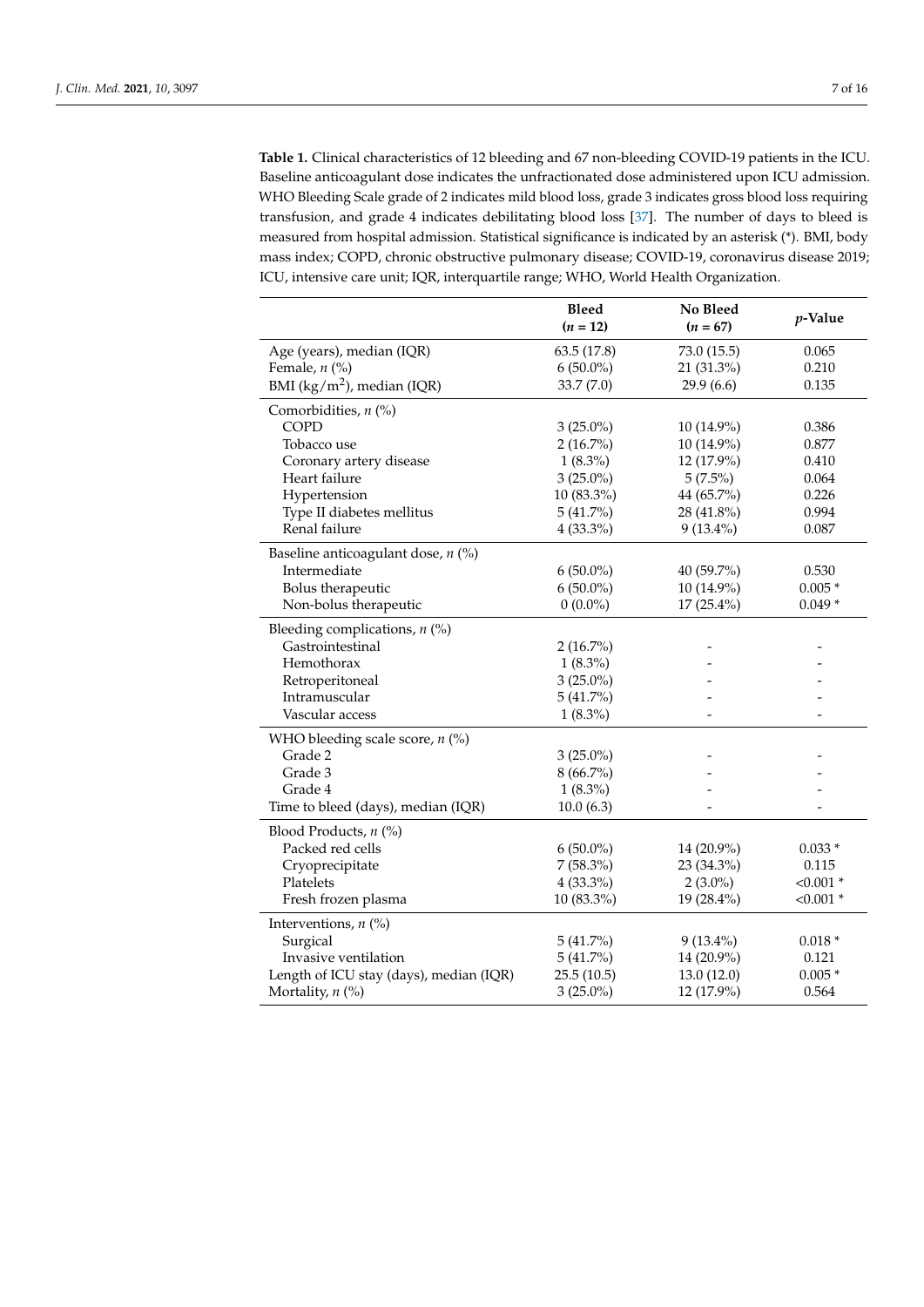| Dependent Variable | Parameter       | Coefficient | <i>p</i> -Value | $\mathbb{R}^2$ | Adj. $\mathbb{R}^2$ |
|--------------------|-----------------|-------------|-----------------|----------------|---------------------|
| Bleeding           | Intercept       | $-2.509$    | 0.374           |                |                     |
|                    | R               | 0.507       | 0.016           |                |                     |
|                    | Fibrinogen      | $-0.039$    | 0.006           | 0.798          | 0.787               |
|                    | D-dimer         | $-0.441$    | 0.063           |                |                     |
|                    | aPTT            | 0.126       | 0.084           |                |                     |
|                    | Intercept       | $-2.436$    | 0.467           |                |                     |
|                    | D-dimer         | 0.195       | < 0.001         |                |                     |
| Thrombosis         | R               | $-0.545$    | 0.002           | 0.381          | 0.348               |
|                    | МA              | 0.220       | < 0.001         |                |                     |
|                    | $\alpha$ -angle | $-0.152$    | 0.014           |                |                     |

<span id="page-9-0"></span>**Table 2.** Multivariate logistic regression models for bleeding and thrombosis. aPTT, activated partial thromboplastin time; MA, maximum amplitude; R, reaction time.

#### *3.3. Thrombotic Complications*

Among the 79 patients, 20 (25.3%) had an identifiable macrovascular thrombus. Among these 20 thrombotic patients, 9 (45%) were administered intermediate UFH at ICU admission and later developed thrombosis; 5 (25%) were administered bolus therapeutic UFH at ICU admission, and 6 (30%) were administered non-bolus therapeutic UFH. Among the 20 thrombotic patients, there were 32 total clots. Locations included 14 (43.8%) pulmonary emboli, 5 (15.6%) iliac venous system, 4 (12.5%) lower extremity deep veins, 3 (9.8%) internal jugular veins, 2 (6.3%) upper extremity deep veins, 2 (6.3%) renal vein, 1 (3.1%) inferior vena cava, and 1 (3.1%) renal artery. Compared to non-thrombotic patients, there was a significantly greater number of thrombotic patients who required surgical intervention. Seven (35%) thrombotic patients received surgical intervention. Between the thrombotic and non-thrombotic patients, there was no significant difference in demographics, comorbidities, UFH dose, blood product use, invasive ventilation, length of stay, or mortality (Table [3\)](#page-10-0).

With thrombosis as the dependent variable, a stepwise multivariate logistic regression analysis starting with all TEG parameters and CCTs identified a model using D-dimer (*p* < 0.001), R (*p* = 0.002), MA (*p* < 0.001), and α-angle (*p* = 0.014) with an R<sup>2</sup> of 0.381  $(p < 0.001)$  The adjusted  $R^2$  is 0.348 (Table [2\)](#page-9-0).

#### *3.4. Bolus versus Non-Bolus UFH with Adjunctive TEG/CCT Algorithm*

Among the 12 patients who bled, 11 (91.6%) patients bled prior to using the non-bolus TEG/CCT-based protocol, whereas only 1 (8.3%) patient bled after adopting the protocol. After establishing the non-bolus TEG/CCT-based protocol, there was a significant decrease in bleeding events  $(p < 0.001)$  and the number of patients administered packed red blood cells ( $p = 0.031$ ) and fresh frozen plasma ( $p < 0.001$ ). Between the two groups, there was no significant difference in the demographics, comorbidities, thrombotic events, interventions, length of stay, or mortality rate (Table [4\)](#page-11-0).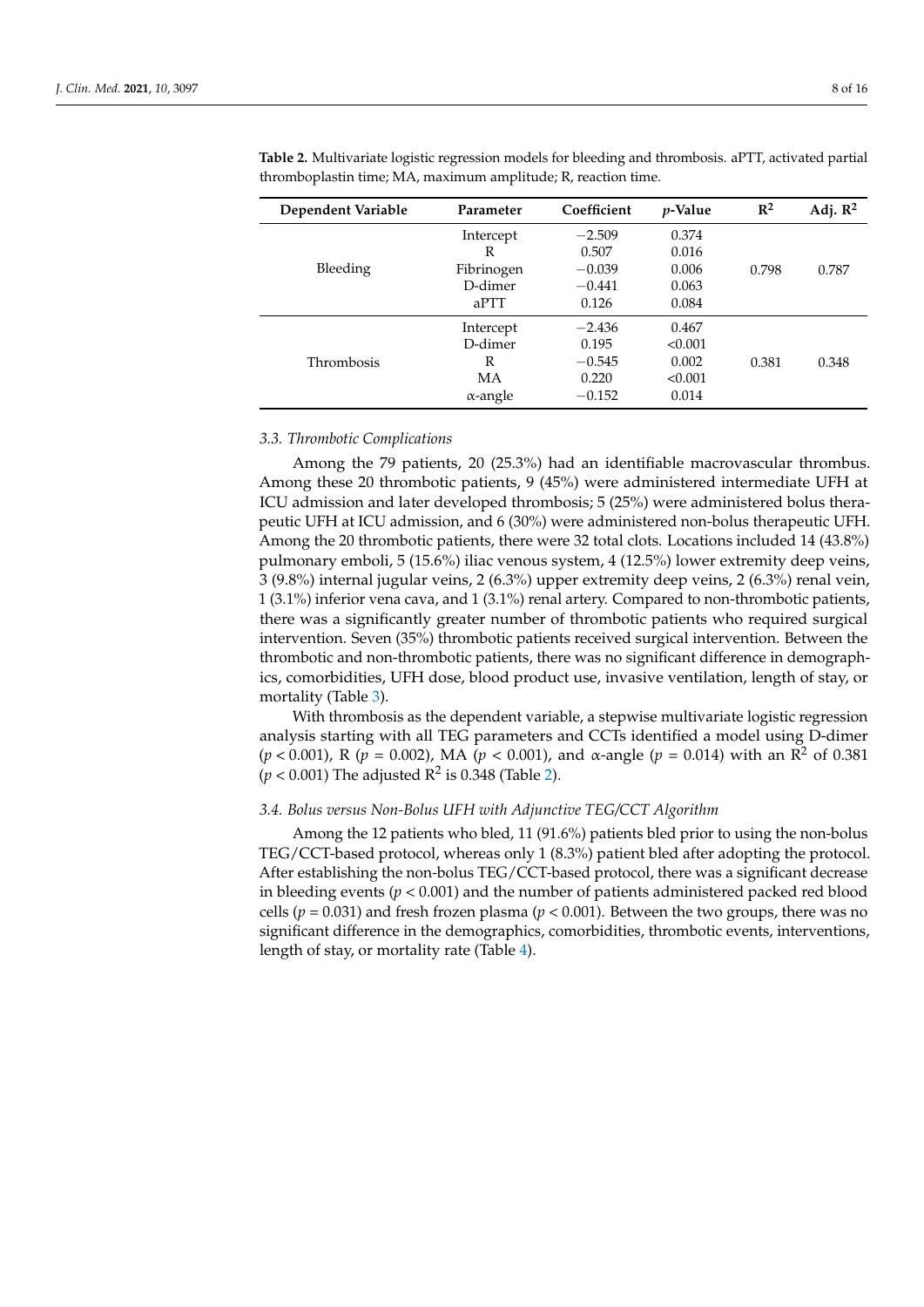<span id="page-10-0"></span>**Table 3.** Clinical characteristics of 20 thrombotic patients and 59 non-thrombotic COVID-19 patients in the ICU. Baseline anticoagulant dose indicates the unfractionated dose administered upon ICU admission. Statistical significance is indicated by an asterisk (\*). BMI, body mass index; COPD, chronic obstructive pulmonary disease; COVID-19, coronavirus disease 2019; DVT, deep vein thrombosis; IVC, inferior vena cava; ICU, intensive care unit; IQR, interquartile range; LE, lower extremity; UE, upper extremity.

|                                             | Thrombosis<br>$(n = 20)$ | No Thrombosis<br>$(n = 59)$ | p-Value  |
|---------------------------------------------|--------------------------|-----------------------------|----------|
| Age (years), median (IQR)                   | 67.0(21.0)               | 73.0 (15.0)                 | 0.362    |
| Female, $n$ (%)                             | $9(45.0\%)$              | 18 (30.5%)                  | 0.238    |
| BMI ( $\text{kg/m}^2$ ), median (IQR)       | 31.8(5.8)                | 31.2(7.3)                   | 0.628    |
| Comorbidities, $n$ (%)                      |                          |                             |          |
| <b>COPD</b>                                 | $2(10.0\%)$              | 11 $(18.6\%)$               | 0.368    |
| Tobacco use                                 | $2(10.0\%)$              | 10 (16.9%)                  | 0.454    |
| Coronary artery disease                     | $2(10.0\%)$              | 11 $(18.6\%)$               | 0.368    |
| Heart failure                               | $2(10.0\%)$              | $6(10.2\%)$                 | 0.983    |
| Hypertension                                | 11 (55.0%)               | 43 (72.9%)                  | 0.137    |
| Type II diabetes mellitus                   | $11(55.0\%)$             | 22 (37.3%)                  | 0.165    |
| Renal failure                               | $4(20.0\%)$              | $9(15.3\%)$                 | 0.621    |
| Baseline anticoagulant dose, $n$ (%)        |                          |                             |          |
| Intermediate                                | $9(45.0\%)$              | 37 (62.7%)                  | 0.165    |
| Bolus therapeutic                           | $5(25.0\%)$              | 11 (18.6%)                  | 0.541    |
| Non-bolus therapeutic                       | $6(30.0\%)$              | 11 (18.6%)                  | 0.286    |
| Localization of clots ( $n = 32$ ), $n$ (%) |                          |                             |          |
| Pulmonary embolus                           | 14 (43.8%)               |                             |          |
| Iliac DVT                                   | $5(15.6\%)$              |                             |          |
| <b>LE DVT</b>                               | $4(12.5\%)$              |                             |          |
| Internal jugular                            | $3(9.8\%)$               |                             |          |
| <b>UE DVT</b>                               | $2(6.3\%)$               |                             |          |
| Renal vein                                  | $2(6.3\%)$               |                             |          |
| <b>IVC</b>                                  | $1(3.1\%)$               |                             |          |
| Renal artery                                | $1(3.1\%)$               |                             |          |
| Blood Products, $n$ (%)                     |                          |                             |          |
| Packed red cells                            | $4(20.0\%)$              | $16(27.1\%)$                | 0.527    |
| Cryoprecipitate                             | $5(25.0\%)$              | 25 (42.4%)                  | 0.167    |
| Platelets                                   | $1(5.0\%)$               | $5(8.5\%)$                  | 0.612    |
| Fresh frozen plasma                         | $6(30.0\%)$              | 23 (39.0%)                  | 0.471    |
| Interventions, $n$ (%)                      |                          |                             |          |
| Surgical                                    | $7(35.0\%)$              | $7(11.9\%)$                 | $0.019*$ |
| Invasive ventilation                        | $4(20.0\%)$              | 15 (25.4%)                  | 0.624    |
| Length of ICU stay (days), median (IQR)     | 11.0(19.0)               | 14.0(12.0)                  | 0.964    |
| Mortality, $n$ (%)                          | $2(10.0\%)$              | 13 (22.0%)                  | 0.236    |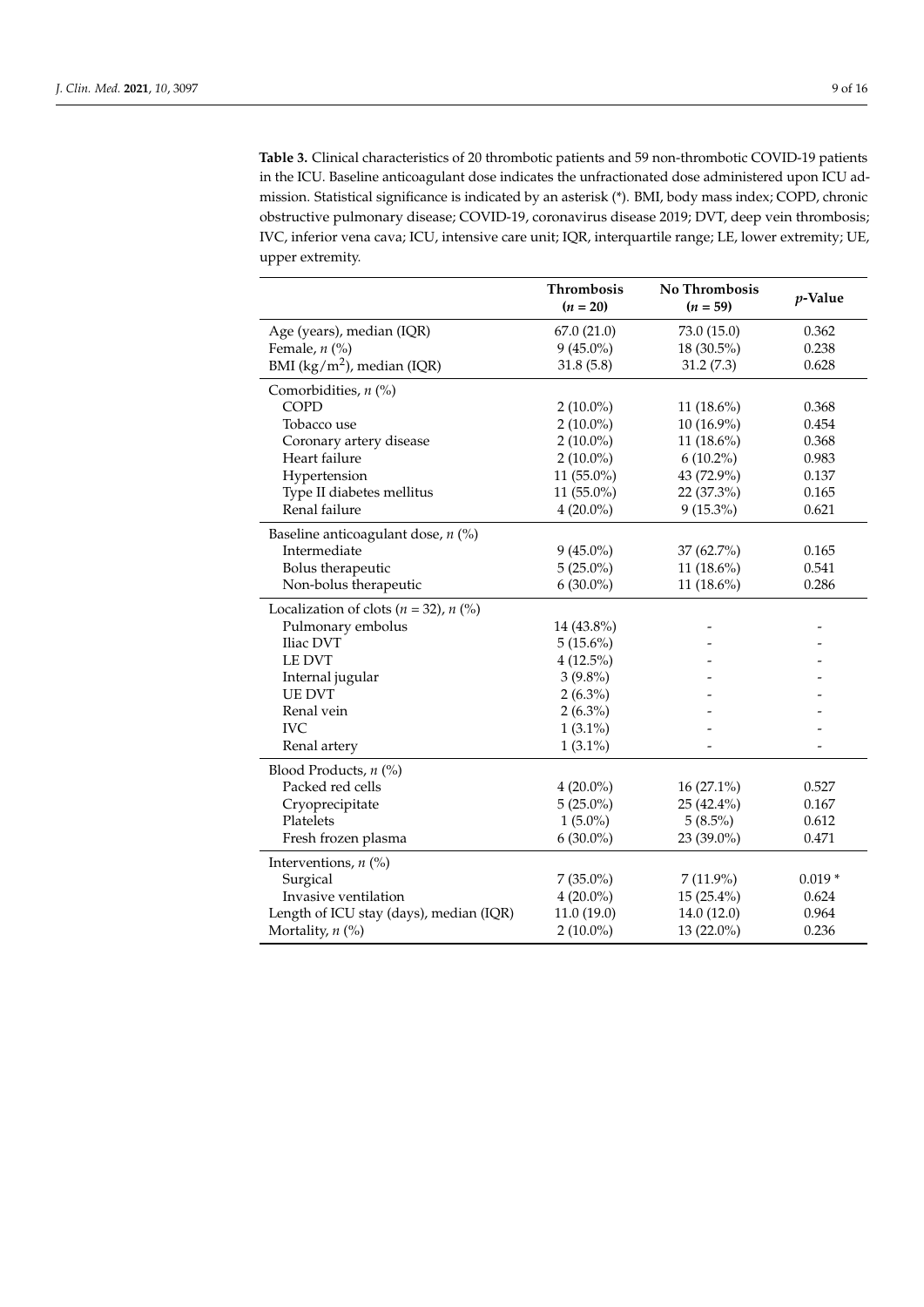|                                       | 1st Group<br>$(n = 35)$ | 2nd Group<br>$(n = 44)$ | p-Value     |
|---------------------------------------|-------------------------|-------------------------|-------------|
| Age (years), median (IQR)             | 70.0 (19.5)             | 74.5 (16.0)             | 0.123       |
| Female, $n$ (%)                       | $11(31.4\%)$            | $16(36.4\%)$            | 0.646       |
| BMI ( $\text{kg/m}^2$ ), median (IQR) | 31.6(6.7)               | 30.8(7.7)               | 0.340       |
| Comorbidities, $n$ (%)                |                         |                         |             |
| <b>COPD</b>                           | $7(20.0\%)$             | $6(13.6\%)$             | 0.449       |
| Tobacco use                           | $6(17.1\%)$             | $6(13.6\%)$             | 0.666       |
| Coronary artery disease               | $6(17.1\%)$             | $7(15.9\%)$             | 0.883       |
| Heart failure                         | $5(14.3\%)$             | $3(6.8\%)$              | 0.274       |
| Hypertension                          | 26 (74.3%)              | 28 (63.6%)              | 0.312       |
| Type II diabetes mellitus             | 15 (42.9%)              | 18 (40.9%)              | 0.862       |
| Renal failure                         | $4(11.4\%)$             | $9(20.5\%)$             | 0.283       |
| Hematologic Events, n (%)             |                         |                         |             |
| Bleed during hospitalization          | $11(31.4\%)$            | $1(2.3\%)$              | $< 0.001$ * |
| VTE during hospitalization            | $8(22.9\%)$             | 12 (27.3%)              | 0.654       |
| Blood Products, $n$ (%)               |                         |                         |             |
| Packed red cells                      | $13(37.1\%)$            | $7(15.9\%)$             | $0.031*$    |
| Cryoprecipitate                       | $13(37.1\%)$            | $17(38.6\%)$            | 0.892       |
| Platelets                             | $4(11.4\%)$             | $2(4.5\%)$              | 0.251       |
| Fresh frozen plasma                   | 24 (68.6%)              | $5(11.4\%)$             | $< 0.001$ * |
| Interventions, $n$ (%)                |                         |                         |             |
| Surgical                              | $8(22.9\%)$             | $6(13.6\%)$             | 0.286       |
| Invasive ventilation                  | $9(25.7\%)$             | 10 (22.7%)              | 0.758       |
| Length of stay (days), median (IQR)   | 18.0(13.5)              | 11.0(13.3)              | 0.133       |
| Mortality, $n$ (%)                    | $5(14.3\%)$             | $10(22.7\%)$            | 0.342       |

<span id="page-11-0"></span>**Table 4.** Clinical characteristics before (1st Group) and after (2nd Group) establishment of the adjunctive TEG/CCT-based protocol to guide unfractionated heparin dosing. Statistical significance is indicated by an asterisk (\*). BMI, body mass index; CCT, conventional coagulation test; COPD, chronic obstructive pulmonary disease; IQR, interquartile range; VTE, venous thromboembolism.

#### **4. Discussion**

This single center, retrospective study corroborates existing literature regarding the high incidence of thrombohemorrhagic complications in severely ill COVID-19 patients [\[2](#page-15-16)[,9,](#page-15-5)[12,](#page-15-8)[14,](#page-15-17)[15](#page-15-15)[,25](#page-16-0)[,30,](#page-16-5)[31,](#page-16-6)[41](#page-16-16)[,42\]](#page-16-17). Early in the pandemic, some reports demonstrated high bleeding rates similar to our early findings [\[12,](#page-15-8)[14,](#page-15-17)[15,](#page-15-15)[25\]](#page-16-0). One observational study demonstrated a bleeding rate as high as 21% for critically ill patients [\[9\]](#page-15-5). Larger, recent trials have reported bleeding incidences ranging from 2.5% to 8%, varying with disposition, anticoagulant dose, and the hemorrhage classification used [\[17,](#page-15-10)[30,](#page-16-5)[41](#page-16-16)[,42\]](#page-16-17).

However, this study includes patients treated at a time in the pandemic when evidence was actively evolving, and empiric escalation of the anticoagulant dose was recommended for those patients with elevated D-dimer at admission and without macrovascular thrombosis [\[15\]](#page-15-15). Interestingly, we observed six bleeding events with intermediate UFH and six bleeding events with bolus therapeutic UFH. No bleeding events were observed in patients administered non-bolus therapeutic UFH, although this finding may be attributable to the gained experience of the CAC committee in anticoagulating these patients in the latter half of this study. Among these three dosages, none of them appeared to prevent VTEs during hospitalization, which corroborates the recent findings of the ACTION trial [\[42\]](#page-16-17). Another significant finding among our bleeding patients was that their median length of ICU stay was nearly double that of the patients that did not suffer a bleeding event. This may suggest two things: First, patients who bleed are among the sickest and will require the most intensive care; second, diligent care to prevent hemorrhage in COVID-19 patients is important to decrease hospital and healthcare system costs. Patients with hemorrhagic events required more blood product administration and surgical intervention compared to the non-hemorrhagic group. The thrombotic group also demonstrated a higher need for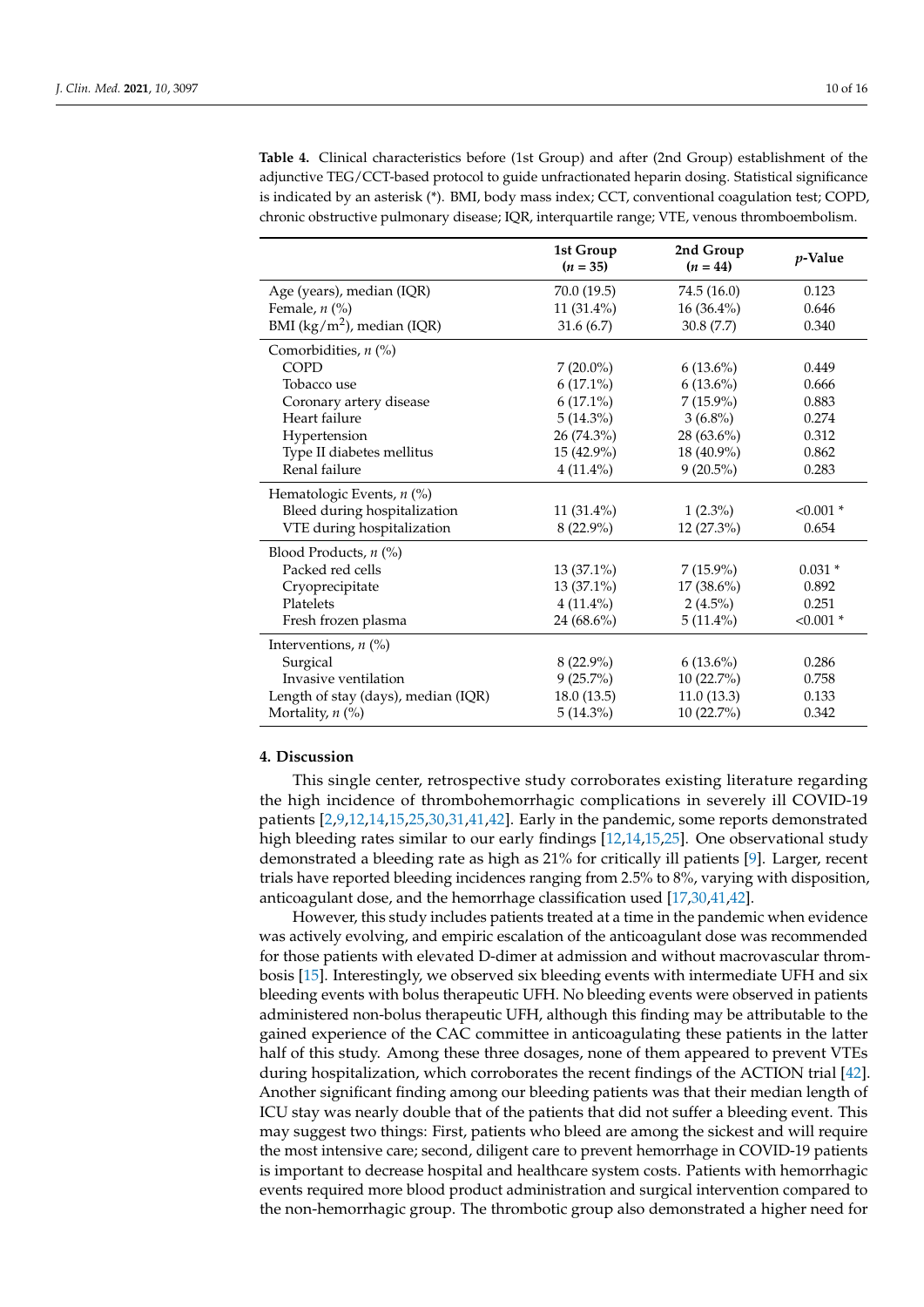surgical intervention. In contrast, however, the thrombotic group did not have a greater length of stay compared to those patients without thrombosis.

The logistic regression model for hemorrhage identified increased R, decreased fibrinogen, decreased D-dimer, and increased aPTT as the important variables for predicting hemorrhage with an  $\mathbb{R}^2$  of 0.798. Compared to our previous pilot study of 31 heterogeneous patients treated with enoxaparin and UFH, R time, aPTT, and fibrinogen were also shown here to be significant on the day of bleeding among 79 patients treated only with UFH [\[29\]](#page-16-4). The positive correlation of prolonged R time with bleeding was anticipated because, through its indirect effect on thrombin formation via antithrombin, UFH primarily affects the time to initial thrombin formation and subsequent fibrin formation [\[43\]](#page-16-18). The negative correlation between fibrinogen and bleeding found in the logistic regression model likely relates to the pathophysiology of CAC. Hepatic synthesis of fibrinogen has been shown to increase two- to ten-fold as an acute phase reactant during acute inflammation [\[44\]](#page-16-19). Moreover, the early hypercoagulable state of CAC is associated with increased fibrinogen and D-dimer, and fibrinolytic shutdown has been demonstrated on TEG [\[45](#page-16-20)[–48\]](#page-17-0). The hemorrhagic phenotype of CAC may correspond to the later reduction in fibrinogen synthesis as the acute inflammatory response abates, coupled with the rebalancing of the fibrinolytic system [\[10](#page-15-6)[,16,](#page-15-9)[26](#page-16-1)[,46\]](#page-16-21). Fibrin-thrombin complexes protect thrombin from inactivation by antithrombin and have been shown to require twenty times more heparin for inactivation when compared to free thrombin [\[43\]](#page-16-18). As the fibrinolytic shutdown state of CAC dissipates and fibrinogen levels begin to decrease, more free thrombin may become accessible for inactivation by antithrombin. In addition, low levels of antithrombin have been demonstrated in hospitalized COVID-19 patients upon admission. Because these levels also return to normal with the dissipation of the acute inflammatory response, these patients would be expected to exhibit increased heparin sensitivity [\[16,](#page-15-9)[26,](#page-16-1)[47,](#page-17-1)[48\]](#page-17-0). We hypothesize that these combined hemostatic derangements in fibrinogen and antithrombin levels may in part explain the late development of increased heparin sensitivity and resulting hemorrhage demonstrated in some hospitalized COVID-19 patients treated with heparinoids.

The logistic regression model for thrombosis identified increased D-dimer, decreased R, increased MA, and decreased α-angle as the important variables for predicting thrombosis with an  $\mathbb{R}^2$  of 0.381. This model demonstrates weak predictability of thrombosis; in previous studies, thromboelastography parameters have not shown to be reliable predictors of thrombosis in COVID-19 patients [\[25,](#page-16-0)[28\]](#page-16-3). High platelet-fibrin interaction strength, associated with increased MA, has been replicated in a few other studies for patients with CAC [\[28](#page-16-3)[,49–](#page-17-2)[51\]](#page-17-3). A short R has been demonstrated less consistently [\[25,](#page-16-0)[28,](#page-16-3)[49,](#page-17-2)[51\]](#page-17-3). The significance of decreased  $\alpha$ -angle in this model may allude to the weak predictability for thrombosis, as hypercoagulable states more consistently demonstrate increased  $\alpha$ -angle. D-dimer has been a reliable predictor for thrombosis, and our results corroborate the existing literature [\[15,](#page-15-15)[25,](#page-16-0)[30](#page-16-5)[,31\]](#page-16-6).

Recently, an international, multi-platform randomized controlled trial (mpRCT) was initiated to elucidate the risks and benefits of full therapeutic anticoagulation for hospitalized COVID-19 patients. This tri-platform trial comprised the Randomized, Embedded, Multi-factorial Adaptive Platform Trial for Community-Acquired Pneumonia (REMAP-CAP), Accelerating COVID-19 Therapeutic Interventions and Vaccines-4 Antithrombotics (ACTIV-4A), and Antithrombotic Therapy to Ameliorate Complications of COVID-19 (ATTACC) studies [\[52,](#page-17-4)[53\]](#page-17-5). The interim analysis released on 22 January 2021 demonstrated that early therapeutic anticoagulation in moderately ill non-ICU patients decreased rates of mechanical ventilation and mortality, but may be associated with bleeding [\[52\]](#page-17-4). These large, heterogeneous trials—comprising over 4000 patients across five countries and 30 hospitals—suggest that severely ill ICU patients may not benefit from full therapeutic anticoagulation unless macrovascular thromboses are present. The three studies of the mpRCT were harmonized for patients to receive standard dosing of UFH or low-molecular-weight heparin. However, none of these three studies mention monitoring anticoagulation with adjunctive viscoelastic testing nor with CCTs. The monitoring of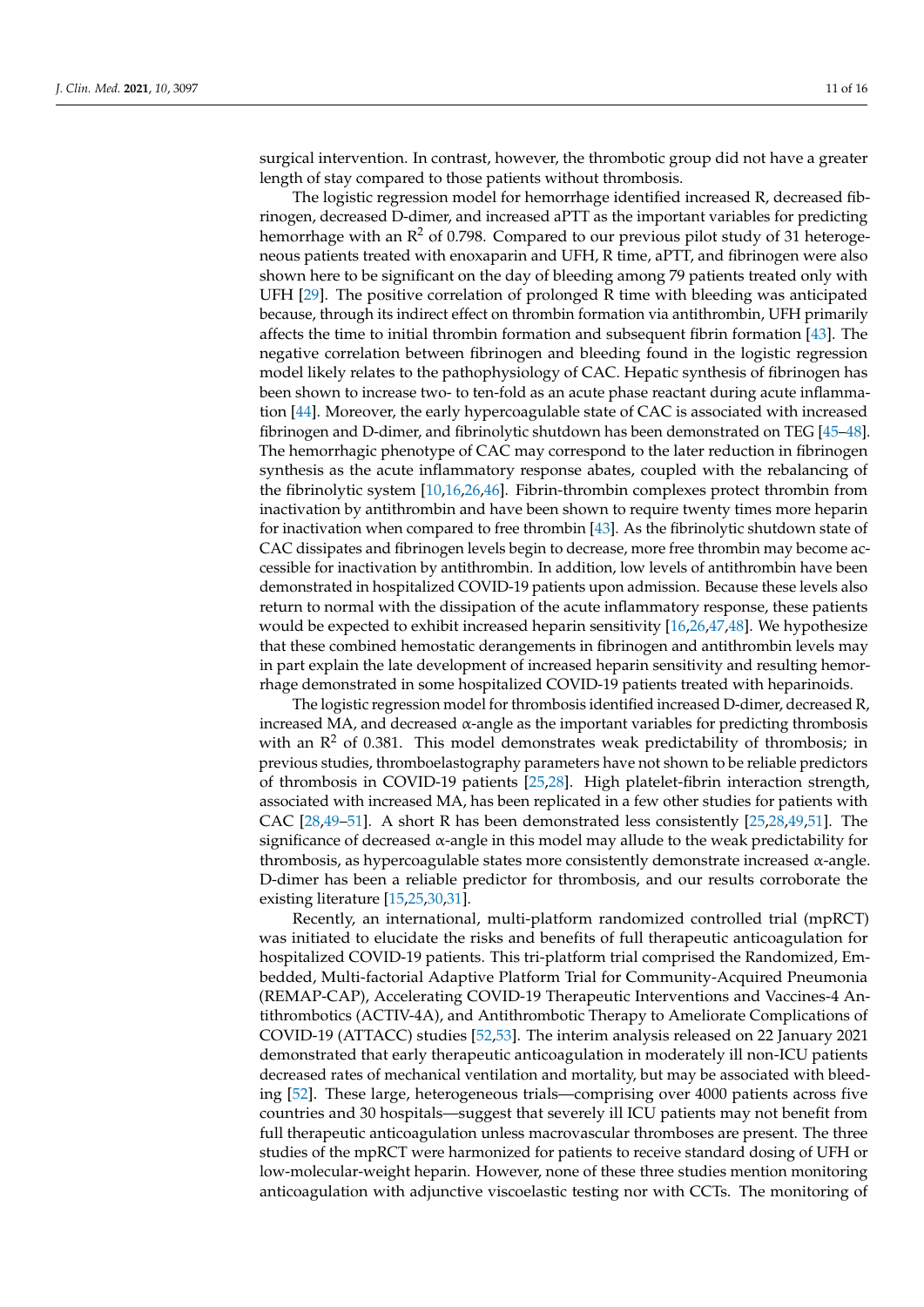anticoagulation for these patients is not well-defined or pre-specified and remains an important, yet difficult, challenge.

In our single-center study, patients with and without macrovascular thrombosis were treated with UFH before and after developing a TEG/CCT-based protocol. Our analysis corroborates the interim findings of the mpRCT, demonstrating that full therapeutic anticoagulation may be harmful [\[17](#page-15-10)[,52\]](#page-17-4). In the mpRCT, ICU level of care was defined as any patient who required high flow nasal oxygen, invasive or noninvasive mechanical ventilation, vasopressor support, or ECMO [\[16\]](#page-15-9). The risks of bleeding are far greater in the sicker, mechanically ventilated, and ECMO populations. Benefit may be procured with therapeutic anticoagulation for those patients in the ICU who are less ill, as shown by the mortality benefit with therapeutic anticoagulation in the moderately ill group of the mpRCT [\[16](#page-15-9)[,22\]](#page-15-12). It is possible that the mortality for therapeutic anticoagulation in the severely ill ICU group of the mpRCT was confounded by the inclusion of mechanically ventilated and ECMO patients in the same group as those less ill who only required high flow nasal oxygen or noninvasive ventilation. Recently, however, the INSPIRATION trial tested empiric intermediate versus standard prophylactic anticoagulation for ICU patients without macrovascular thrombosis [\[41\]](#page-16-16). The trial demonstrated no significant difference in the incidence of thrombosis, escalation to ECMO therapy, or 30-day mortality between the two treatment groups, further corroborating the ACTIV-4A findings of futility with empiric dose escalation.

The severely ill COVID-19 patient in the ICU requires daily monitoring of hemostasis as the intensity of the cytokine storm decreases and the patient transitions from heparinoid resistance to heparinoid hypersensitivity. It is unknown whether viscoelastic testing or a specific protocol was used in managing anticoagulation among the many hospitals in the mpRCT. Our analysis suggests that adjunctive TEG enables anticoagulation of the severely ill ICU patient without the hemorrhagic complications encountered by these larger studies where the protocols did not call for such intense monitoring and personalization of dosing. Here, the results indicate that adjunctive TEG-guided goal-directed therapy of UFH reduced bleeding events for those treated with intermediate or therapeutic anticoagulation. Our single-center, observational demonstration of intermediate or therapeutic UFH guided by adjunctive TEG may justify this precision-based medicine approach to providing safer anticoagulation to severely ill COVID-19 patients [\[4](#page-15-2)[,20\]](#page-15-18).

Since recent studies of therapeutic anticoagulation for COVID-19 patients have demonstrated the narrow therapeutic window of heparinoids, we hypothesized that adjunctive TEG may provide safer, goal-directed UFH titration. A similar rationale has been cited for managing the spectrum of coagulopathies occurring in patients on ECMO who require carefully personalized titration not only with aPTT, but also with TEG and anti-Xa levels [\[22](#page-15-12)[,23\]](#page-15-13). In spite of decades-long anticoagulation for ECMO patients "with little guidance regarding which laboratory test to monitor heparin, many institutions have turned to literature and experience to develop their own heparin protocol for ECMO" [\[22\]](#page-15-12). This has led many institutions to adopt adjunctive TEG to assist in the guidance of anticoagulation for the ECMO patient. During this historically unique pandemic, we elected to follow hematologists' and clinicians' examples with ECMO. Therefore, we adopted a similar strategy of aPTT monitoring every six hours of UFH therapy with at least once daily D-dimer, fibrinogen, platelet count, and adjunctive TEG analysis guided by coagulation specialists. Like an ECMO protocol, anticoagulation was guided by these daily laboratory measurements under the auspices of a hematologist or transfusion specialist-led coagulation committee. Significantly, the application of an ECMO-like anticoagulation protocol for COVID-19 patients not only decreased bleeding events in our study, but also decreased transfusion requirements in the form of packed red blood cells and fresh frozen plasma. There was no statistically significant difference in surgical interventions, invasive ventilation, length of stay, or mortality after adopting the TEG/CCT non-bolus protocol.

A limitation of this study is the relatively small sample size of 79 COVID-19 ICU patients. However, when compared to many of the papers that have been published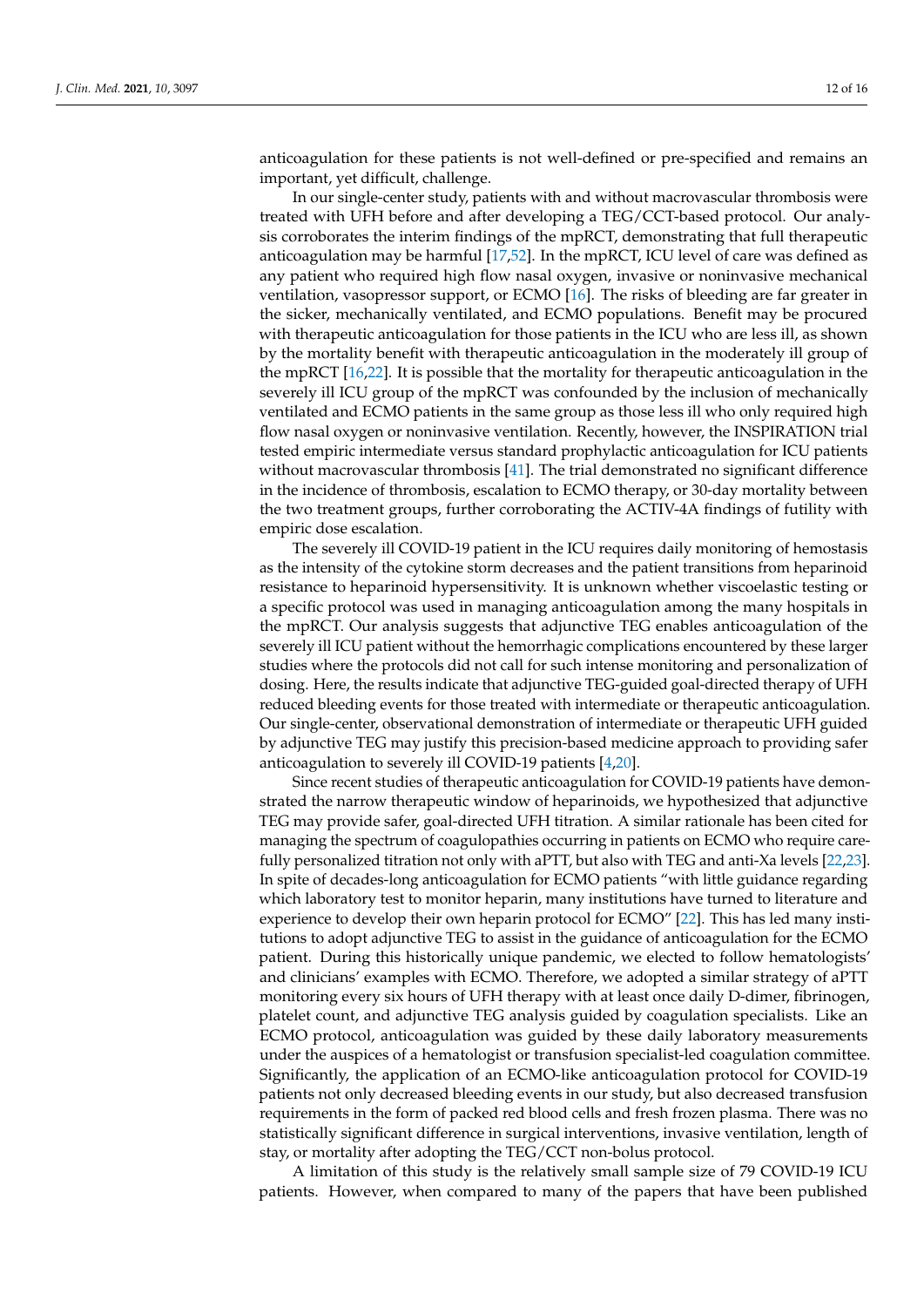focusing on TEG or other viscoelastic tests in the COVID-19 population, this is a relatively high number of patients [\[28\]](#page-16-3). Such small observational studies, in a period of sparse evidence-based medicine, have been commented on by authoritative clinicians and these studies provide the foundation for future RCTs [\[24\]](#page-15-14). Another limitation is the unblinded observational study design wherein the second cohort received anticoagulation months into the pandemic when the CAC committee had more clinical experience in anticoagulating these patients, as well as evolved treatment guidelines. Moreover, anti-Xa levels were not used to guide UFH therapy in this study. At our hospital and at many hospitals in the United States, around the clock availability of the anti-Xa assay is lacking. The test is performed only during weekdays at our medical center, rendering this assay of limited utility when immediate intensive care management of UFH is required. Turnaround time of up to six hours during daytime hours does not permit the timely and effective adjustment of anticoagulation necessary for these patients. The benefit of monitoring continuous UFH therapy with either aPTT or anti-Xa is based on evolving evidence [\[35\]](#page-16-10).

#### **5. Conclusions**

Like ECMO, an institution-specific titration strategy for anticoagulating COVID-19 patients may provide safer and more effective therapy. Here, we demonstrated that adjunctive TEG may have decreased bleeding rates but did not decrease thrombosis rates in the ICU. Significantly, we developed a model for hemorrhage on the day of bleeding wherein increased R time, decreased fibrinogen, decreased D-dimer, and increased aPTT were predictive of bleeding.

**Author Contributions:** Conceptualization, L.G., R.Z.K., H.C.K., E.E.M., H.B.M., M.D.N., M.L.K., and M.M.W.; methodology, L.G., R.Z.K., and M.M.W.; validation, C.M.B., A.V.T. and J.E.S.; formal analysis, A.V.T.; investigation, C.M.B., J.E.S., L.G., R.Z.K., M.L.K. and M.M.W.; resources, L.G., R.Z.K., M.L.K. and M.M.W.; data curation, C.M.B., A.V.T., J.E.S., L.G., N.Z., F.S., M.A.-F. and N.M.; writing—original draft preparation, C.M.B., A.V.T., J.E.S., N.Z., F.S., M.A.-F., N.M. and M.M.W.; writing—review and editing, C.M.B., A.V.T., J.E.S., L.G., R.Z.K., N.Z., F.S., M.A.-F., N.M., P.D.M., M.T.M., D.H.F., J.B.M., H.C.K., E.E.M., H.B.M., M.D.N., P.L.M., M.L.K. and M.M.W.; visualization, C.M.B., A.V.T. and J.E.S.; supervision, L.G., R.Z.K., H.C.K., E.E.M., H.B.M., M.D.N., M.L.K. and M.M.W.; project administration, L.G., R.Z.K. and M.M.W.; funding acquisition, D.H.F. and M.M.W. All authors have read and agreed to the published version of the manuscript.

**Funding:** This research received no external funding.

**Institutional Review Board Statement:** The study was conducted according to the guidelines of the Declaration of Helsinki and approved by the Institutional Review Board of Saint Joseph Regional Medical Center (Mishawaka, IN, USA).

**Informed Consent Statement:** Patient consent was waived because no personally identifiable information was included in this study.

**Data Availability Statement:** The data presented in this study are available on request from the corresponding author.

**Acknowledgments:** The authors would like to thank Shareen Lee ASC MBA and Susan Richeson RN MBA for their laboratory direction in the use of thromboelastography.

**Conflicts of Interest:** E.E.M., H.B.M., M.D.N., and M.M.W. have received research grants from Haemonetics Inc. (Boston, MA, USA) outside the submitted work. M.M.W. has received honoraria from Alexion Pharmaceuticals (Boston, MA, USA). M.D.N. has received an honorarium from Haemonetics for a speaking engagement and research support from Janssen Pharmaceuticals (Beerse, Belgium) and Noveome (Pittsburgh, PA, USA) outside the submitted work. He has served as a consultant to Janssen and CSL Behring (King of Prussia, PA, USA), and serves on the Scientific Advisory Board of Haima Therapeutics (Cleveland, OH, USA).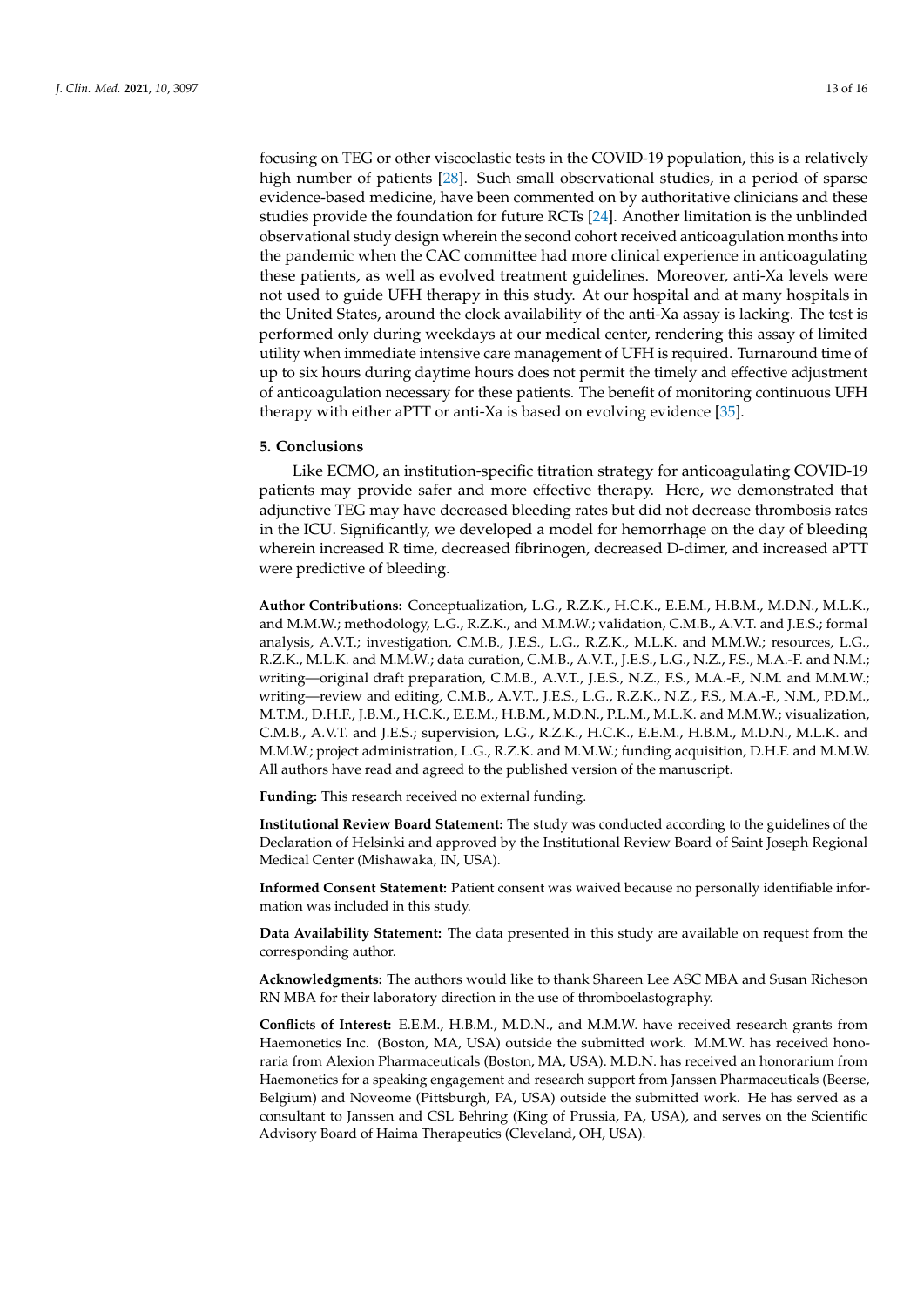#### **References**

- <span id="page-15-0"></span>1. Tang, N.; Bai, H.; Chen, X.; Gong, J.; Li, D.; Sun, Z. Anticoagulant treatment is associated with decreased mortality in severe coronavirus disease 2019 patients with coagulopathy. *J. Thromb. Haemost.* **2020**, *18*, 1094–1099. [\[CrossRef\]](http://doi.org/10.1111/jth.14817)
- <span id="page-15-16"></span>2. Jenner, W.J.; Kanji, R.; Mirsadraee, S.; Gue, Y.X.; Price, S.; Prasad, S.; Gorog, D.A. Thrombotic complications in 2928 patients with COVID-19 treated in intensive care: A systematic review. *J. Thromb. Haemost.* **2021**, *51*, 595–607.
- <span id="page-15-1"></span>3. Nadkarni, G.N.; Lala, A.; Bagiella, E.; Chang, H.L.; Moreno, P.R.; Pujadas, E.; Arvind, V.; Bose, S.; Charney, A.W.; Chen, M.D. Anticoagulation, bleeding, mortality, and pathology in hospitalized patients with COVID-19. *J. Am. Coll. Cardiol.* **2020**, *76*, 1815–1826. [\[CrossRef\]](http://doi.org/10.1016/j.jacc.2020.08.041) [\[PubMed\]](http://www.ncbi.nlm.nih.gov/pubmed/32860872)
- <span id="page-15-2"></span>4. Connors, J.M.; Levy, J.H. Thromboinflammation and the hypercoagulability of COVID-19. *J. Thromb. Haemost.* **2020**, *18*, 1559–1561. [\[CrossRef\]](http://doi.org/10.1111/jth.14849)
- 5. Tian, S.; Xiong, Y.; Liu, H.; Niu, L.; Guo, J.; Liao, M.; Xiao, S.Y. Pathological study of the 2019 novel coronavirus disease (COVID-19) through postmortem core biopsies. *Mod. Pathol.* **2020**, *33*, 1007–1014. [\[CrossRef\]](http://doi.org/10.1038/s41379-020-0536-x) [\[PubMed\]](http://www.ncbi.nlm.nih.gov/pubmed/32291399)
- <span id="page-15-3"></span>6. Menter, T.; Haslbauer, J.D.; Nienhold, R.; Savic, S.; Hopfer, H.; Deigendesch, N.; Frank, S.; Turek, D.; Willi, N.; Pargger, H.; et al. Postmortem examination of COVID-19 patients reveals diffuse alveolar damage with severe capillary congestion and variegated findings in lungs and other organs suggesting vascular dysfunction. *Histopathology* **2020**, *77*, 198–209. [\[CrossRef\]](http://doi.org/10.1111/his.14134) [\[PubMed\]](http://www.ncbi.nlm.nih.gov/pubmed/32364264)
- <span id="page-15-4"></span>7. Boscolo, A.; Spiezia, L.; Correale, C.; Sella, N.; Pesenti, E.; Beghetto, L.; Campello, E.; Poletto, F.; Cerruti, L.; Cola, M.; et al. Different Hypercoagulable Profiles in Patients with COVID-19 Admitted to the Internal Medicine Ward and the Intensive Care Unit. *Thromb. Haemost.* **2020**, *120*, 1474–1477. [\[PubMed\]](http://www.ncbi.nlm.nih.gov/pubmed/32702757)
- 8. Llitjos, J.F.; Leclerc, M.; Chochois, C.; Monsallier, J.M.; Ramakers, M.; Auvray, M.; Merouani, K. High incidence of venous thromboembolic events in anticoagulated severe COVID-19 patients. *J. Thromb. Haemost.* **2020**, *18*, 1743–1746. [\[CrossRef\]](http://doi.org/10.1111/jth.14869)
- <span id="page-15-5"></span>9. Fraissé, M.; Logre, E.; Pajot, O.; Mentec, H.; Plantefève, G.; Contou, D. Thrombotic and hemorrhagic events in critically ill COVID-19 patients: A French monocenter retrospective study. *Crit. Care* **2020**, *24*, 275. [\[CrossRef\]](http://doi.org/10.1186/s13054-020-03025-y)
- <span id="page-15-6"></span>10. Barrett, C.D.; Moore, H.B.; Yaffe, M.B.; Moore, E.E. ISTH interim guidance on recognition and management of coagulopathy in COVID-19: A comment. *J. Thromb. Haemost.* **2020**, *18*, 2060–2063. [\[CrossRef\]](http://doi.org/10.1111/jth.14860)
- <span id="page-15-7"></span>11. De Haan, C.A.M.; Li, Z.; te Lintelo, E.; Bosch, B.J.; Haijema, B.J.; Rottier, P.J.M. Murine Coronavirus with an Extended Host Range Uses Heparan Sulfate as an Entry Receptor. *J. Virol.* **2005**, *79*, 14451–14456. [\[CrossRef\]](http://doi.org/10.1128/JVI.79.22.14451-14456.2005)
- <span id="page-15-8"></span>12. Desborough, M.J.; Doyle, A.J.; Griffiths, A.; Retter, A.; Breen, K.A.; Hunt, B.J. Image-proven thromboembolism in patients with severe COVID-19 in a tertiary critical care unit in the United Kingdom. *Thromb. Res.* **2020**, *193*, 1–4. [\[CrossRef\]](http://doi.org/10.1016/j.thromres.2020.05.049) [\[PubMed\]](http://www.ncbi.nlm.nih.gov/pubmed/32485437)
- 13. Chowdhury, J.F.; Moores, L.K.; Connors, J.M. Anticoagulation in hospitalized patients with COVID-19. *N. Engl. J. Med.* **2020**, *383*, 1675–1678. [\[CrossRef\]](http://doi.org/10.1056/NEJMclde2028217) [\[PubMed\]](http://www.ncbi.nlm.nih.gov/pubmed/33085867)
- <span id="page-15-17"></span>14. Musoke, N.; Lo, K.B.; Albano, J.; Peterson, E.; Bhargav, R.; Gul, F.; DeJoy, R., 3rd; Salacup, G.; Pelayo, J.; Tipparaju, P.; et al. Anticoagulation and bleeding risk in patients with COVID-19. *Thromb. Res.* **2020**, *196*, 227–230. [\[CrossRef\]](http://doi.org/10.1016/j.thromres.2020.08.035)
- <span id="page-15-15"></span>15. Al-Samkari, H.; Karp Leaf, R.S.; Dzik, W.H.; Carlson, J.C.; Fogerty, A.E.; Waheed, A.; Goodarzi, K.; Bendapudi, P.; Bornikova, L.; Gupta, S. COVID and Coagulation: Bleeding and Thrombotic Manifestations of SARS-CoV2 Infection. *Blood* **2020**, *136*, 489–500. [\[CrossRef\]](http://doi.org/10.1182/blood.2020006520)
- <span id="page-15-9"></span>16. Godier, A.; Clausse, D.; Meslin, S.; Bazine, M.; Lang, E.; Huche, F.; Cholley, B.; Hamada, S.R. Major bleeding complications in critically ill patients with COVID-19 pneumonia. *J. Thromb. Thrombolysis* **2021**, 1–4. [\[CrossRef\]](http://doi.org/10.1007/s11239-021-02403-9)
- <span id="page-15-10"></span>17. Lee, A.Y.; Connors, J.M.; Baumann Kreuziger, L.; Murphy, M.; Gernsheimer, T.; Lin, Y.; Huisman, M.; DeSancho, M. COVID-19 and Coagulopathy: Frequently Asked Questions. Available online: [https://www.hematology.org/covid-19/covid-19-and](https://www.hematology.org/covid-19/covid-19-and-coagulopathy)[coagulopathy](https://www.hematology.org/covid-19/covid-19-and-coagulopathy) (accessed on 26 January 2021).
- 18. Bikdeli, B.; Madhavan, M.V.; Jimenez, D.; Chuich, T.; Dreyfus, I.; Driggin, E.; Nigoghossian, C.; Ageno, W.; Madjid, M.; Guo, Y.; et al. COVID-19 and Thrombotic or Thromboembolic Disease: Implications for Prevention, Antithrombotic Therapy, and Follow-Up: JACC State-of-the-Art Review. *J. Am. Coll. Cardiol.* **2020**, *75*, 2950–2973. [\[CrossRef\]](http://doi.org/10.1016/j.jacc.2020.04.031)
- 19. Spyropoulos, A.C.; Levy, J.H.; Ageno, W.; Connors, J.M.; Hunt, B.J.; Iba, T.; Levi, M.; Samama, C.M.; Thachil, J.; Giannis, D. Scientific and Standardization Committee communication: Clinical guidance on the diagnosis, prevention, and treatment of venous thromboembolism in hospitalized patients with COVID-19. *J. Thromb. Haemost.* **2020**, *18*, 1859–1865. [\[CrossRef\]](http://doi.org/10.1111/jth.14929) [\[PubMed\]](http://www.ncbi.nlm.nih.gov/pubmed/32459046)
- <span id="page-15-18"></span>20. Gomez, K.; Laffan, M.; Bradbury, C. Debate: Should the dose or duration of anticoagulants for the prevention of venous thrombosis be increased in patients with COVID-19 while we are awaiting the results of clinical trials? *Br. J. Haematol.* **2020**. [\[CrossRef\]](http://doi.org/10.1111/bjh.17241)
- <span id="page-15-11"></span>21. Lemos, A.C.B.; do Espírito Santo, D.A.; Salvetti, M.C.; Gilio, R.N.; Agra, L.B.; Pazin-Filho, A.; Miranda, C.H. Therapeutic versus prophylactic anticoagulation for severe COVID-19: A randomized phase II clinical trial (HESACOVID). *Thromb. Res.* **2020**, *196*, 359–366. [\[CrossRef\]](http://doi.org/10.1016/j.thromres.2020.09.026) [\[PubMed\]](http://www.ncbi.nlm.nih.gov/pubmed/32977137)
- <span id="page-15-12"></span>22. Colman, E.; Yin, E.B.; Laine, G.; Chatterjee, S.; Saatee, S.; Herlihy, J.P.; Reyes, M.A.; Bracey, A.W. Evaluation of a heparin monitoring protocol for extracorporeal membrane oxygenation and review of the literature. *J. Thorac. Dis.* **2019**, *11*, 3325–3335. [\[CrossRef\]](http://doi.org/10.21037/jtd.2019.08.44)
- <span id="page-15-13"></span>23. Chlebowski, M.M.; Baltagi, S.; Carlson, M.; Levy, J.H.; Spinella, P.C. Clinical controversies in anticoagulation monitoring and antithrombin supplementation for ECMO. *Crit. Care* **2020**, *24*, 19. [\[CrossRef\]](http://doi.org/10.1186/s13054-020-2726-9)
- <span id="page-15-14"></span>24. Cannegieter, S.C.; Klok, F.A. COVID-19 associated coagulopathy and thromboembolic disease: Commentary on an interim expert guidance. *Res. Pract. Thromb. Haemost.* **2020**, *4*, 439–445. [\[CrossRef\]](http://doi.org/10.1002/rth2.12350) [\[PubMed\]](http://www.ncbi.nlm.nih.gov/pubmed/32542209)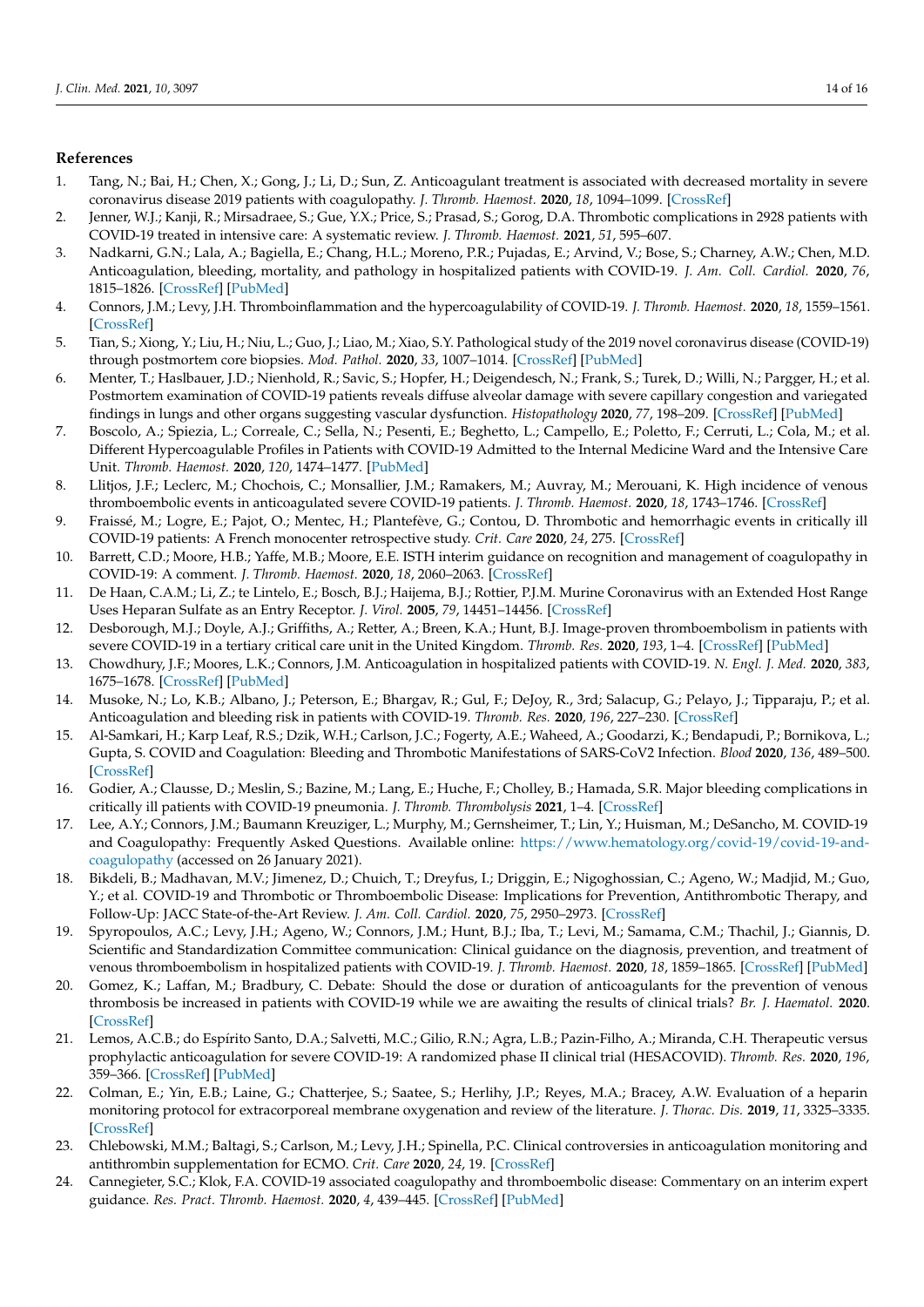- <span id="page-16-0"></span>25. Shah, A.; Donovan, K.; McHugh, A.; Pandey, M.; Aaron, L.; Bradbury, C.A.; Stanworth, S.J.; Alikhan, R.; Von Kier, S.; Maher, K. Thrombotic and haemorrhagic complications in critically ill patients with COVID-19: A multicentre observational study. *Crit. Care* **2020**, *24*, 561. [\[CrossRef\]](http://doi.org/10.1186/s13054-020-03260-3) [\[PubMed\]](http://www.ncbi.nlm.nih.gov/pubmed/32948243)
- <span id="page-16-1"></span>26. Tang, N.; Li, D.; Wang, X.; Sun, Z. Abnormal coagulation parameters are associated with poor prognosis in patients with novel coronavirus pneumonia. *J. Thromb. Haemost.* **2020**, *18*, 844–847. [\[CrossRef\]](http://doi.org/10.1111/jth.14768) [\[PubMed\]](http://www.ncbi.nlm.nih.gov/pubmed/32073213)
- <span id="page-16-2"></span>27. Barnes, G.D.; Burnett, A.; Allen, A.; Blumenstein, M.; Clark, N.P.; Cuker, A.; Dager, W.E.; Deitelzweig, S.B.; Ellsworth, S.; Garcia, D.; et al. Thromboembolism and anticoagulant therapy during the COVID-19 pandemic: Interim clinical guidance from the anticoagulation forum. *J. Thromb. Thrombolysis* **2020**, *50*, 72–81. [\[CrossRef\]](http://doi.org/10.1007/s11239-020-02138-z)
- <span id="page-16-3"></span>28. Hartmann, J.; Ergang, A.; Mason, D.; Dias, J.D. The Role of TEG Analysis in Patients with COVID-19-Associated Coagulopathy: A Systematic Review. *Diagnostics* **2021**, *11*, 172. [\[CrossRef\]](http://doi.org/10.3390/diagnostics11020172)
- <span id="page-16-4"></span>29. Stillson, J.E.; Bunch, C.M.; Gillespie, L.; Khan, R.; Wierman, M.; Pulvirenti, J.; Phyu, H.; Anderson, S.; Al-Fadhl, M.; Thomas, A.V.; et al. Thromboelastography-Guided Management of Anticoagulated COVID-19 Patients to Prevent Hemorrhage. *Semin. Thromb. Hemost.* **2021**, *47*, 442–446.
- <span id="page-16-5"></span>30. Demelo-Rodriguez, P.; Farfán-Sedano, A.I.; Pedrajas, J.M.; Llamas, P.; Sigüenza, P.; Jaras, M.J.; Quintana-Diaz, M.; Fernández-Capitán, C.; Bikdeli, B.; Jiménez, D. Bleeding risk in hospitalized patients with COVID-19 receiving intermediate-or therapeutic doses of thromboprophylaxis. *J. Thromb. Haemost.* **2021**. [\[CrossRef\]](http://doi.org/10.1111/jth.15400)
- <span id="page-16-6"></span>31. Li, J.Y.; Wang, H.F.; Yin, P.; Li, D.; Wang, D.L.; Peng, P.; Wang, W.H.; Wang, L.; Yuan, X.W.; Xie, J.Y. Clinical characteristics and risk factors for symptomatic venous thromboembolism in hospitalized COVID-19 patients: A multicenter retrospective study. *J. Thromb. Haemost.* **2021**, *19*, 1038–1048. [\[CrossRef\]](http://doi.org/10.1111/jth.15261) [\[PubMed\]](http://www.ncbi.nlm.nih.gov/pubmed/33534149)
- <span id="page-16-7"></span>32. Cuker, A.; Tseng, E.K.; Nieuwlaat, R.; Angchaisuksiri, P.; Blair, C.; Dane, K.; Davila, J.; DeSancho, M.T.; Diuguid, D.; Griffin, D.O.; et al. American Society of Hematology 2021 guidelines on the use of anticoagulation for thromboprophylaxis in patients with COVID-19. *Blood Adv.* **2021**, *5*, 872–888. [\[CrossRef\]](http://doi.org/10.1182/bloodadvances.2020003763)
- <span id="page-16-8"></span>33. Clinical Management of COVID-19 Patients: Living Guidance, 25 January 2021. Available online: [https://www.who.int/](https://www.who.int/publications/i/item/WHO-2019-nCoV-clinical-2021-1) [publications/i/item/WHO-2019-nCoV-clinical-2021-1](https://www.who.int/publications/i/item/WHO-2019-nCoV-clinical-2021-1) (accessed on 25 June 2021).
- <span id="page-16-9"></span>34. Corman, V.M.; Landt, O.; Kaiser, M.; Molenkamp, R.; Meijer, A.; Chu, D.K.; Bleicker, T.; Brünink, S.; Schneider, J.; Schmidt, M.L. Detection of 2019 novel coronavirus (2019-nCoV) by real-time RT-PCR. *Eurosurveillance* **2020**, *25*, 2000045. [\[CrossRef\]](http://doi.org/10.2807/1560-7917.ES.2020.25.3.2000045) [\[PubMed\]](http://www.ncbi.nlm.nih.gov/pubmed/31992387)
- <span id="page-16-10"></span>35. Smythe, M.A.; Priziola, J.; Dobesh, P.P.; Wirth, D.; Cuker, A.; Wittkowsky, A.K. Guidance for the practical management of the heparin anticoagulants in the treatment of venous thromboembolism. *J. Thromb. Thrombolysis* **2016**, *41*, 165–186. [\[CrossRef\]](http://doi.org/10.1007/s11239-015-1315-2) [\[PubMed\]](http://www.ncbi.nlm.nih.gov/pubmed/26780745)
- <span id="page-16-11"></span>36. Curry, N.S.; Davenport, R.; Pavord, S.; Mallett, S.V.; Kitchen, D.; Klein, A.A.; Maybury, H.; Collins, P.W.; Laffan, M. The use of viscoelastic haemostatic assays in the management of major bleeding: A British Society for Haematology Guideline. *Br. J. Haematol.* **2018**, *182*, 789–806. [\[CrossRef\]](http://doi.org/10.1111/bjh.15524) [\[PubMed\]](http://www.ncbi.nlm.nih.gov/pubmed/30073664)
- <span id="page-16-12"></span>37. Kaufman, R.M.; Djulbegovic, B.; Gernsheimer, T.; Kleinman, S.; Tinmouth, A.T.; Capocelli, K.E.; Cipolle, M.D.; Cohn, C.S.; Fung, M.K.; Grossman, B.J.; et al. Platelet transfusion: A clinical practice guideline from the AABB. *Ann. Intern. Med.* **2015**, *162*, 205–213. [\[CrossRef\]](http://doi.org/10.7326/M14-1589) [\[PubMed\]](http://www.ncbi.nlm.nih.gov/pubmed/25383671)
- <span id="page-16-13"></span>38. Van Baarle, F.; van de Weerdt, E.K.; Suurmond, B.; Müller, M.C.A.; Vlaar, A.P.J.; Biemond, B.J. Bleeding assessment and bleeding severity in thrombocytopenic patients undergoing invasive procedures. *Transfusion* **2020**, *60*, 637–649. [\[CrossRef\]](http://doi.org/10.1111/trf.15670)
- <span id="page-16-14"></span>39. Heddle, N.M.; Wu, C.; Vassallo, R.; Carey, P.; Arnold, D.; Lozano, M.; Pavenski, K.; Sweeney, J.; Stanworth, S.; Liu, Y.; et al. Adjudicating bleeding events in a platelet dose study: Impact on outcome results and challenges. *Transfusion* **2011**, *51*, 2304–2310. [\[CrossRef\]](http://doi.org/10.1111/j.1537-2995.2011.03181.x) [\[PubMed\]](http://www.ncbi.nlm.nih.gov/pubmed/21599672)
- <span id="page-16-15"></span>40. Lensing, A.W.; Prandoni, P.; Brandjes, D.; Huisman, P.M.; Vigo, M.; Tomasella, G.; Krekt, J.; ten Cate, J.W.; Huisman, M.V.; Büller, H.R. Detection of deep-vein thrombosis by real-time B-mode ultrasonography. *N. Engl. J. Med.* **1989**, *320*, 342–345. [\[CrossRef\]](http://doi.org/10.1056/NEJM198902093200602)
- <span id="page-16-16"></span>41. Sadeghipour, P.; Talasaz, A.H.; Rashidi, F.; Sharif-Kashani, B.; Beigmohammadi, M.T.; Farrokhpour, M.; Sezavar, S.H.; Payandemehr, P.; Dabbagh, A.; Moghadam, K.G.; et al. Effect of Intermediate-Dose vs. Standard-Dose Prophylactic Anticoagulation on Thrombotic Events, Extracorporeal Membrane Oxygenation Treatment, or Mortality Among Patients with COVID-19 Admitted to the Intensive Care Unit: The INSPIRATION Randomized Clinical Trial. *JAMA* **2021**, *325*, 1620–1630. [\[PubMed\]](http://www.ncbi.nlm.nih.gov/pubmed/33734299)
- <span id="page-16-17"></span>42. Lopes, R.D.; de Barros, E.S.P.G.M.; Furtado, R.H.M.; Macedo, A.V.S.; Bronhara, B.; Damiani, L.P.; Barbosa, L.M.; de Aveiro Morata, J.; Ramacciotti, E.; de Aquino Martins, P.; et al. Therapeutic versus prophylactic anticoagulation for patients admitted to hospital with COVID-19 and elevated D-dimer concentration (ACTION): An open-label, multicentre, randomised, controlled trial. *Lancet* **2021**, *397*, 2253–2263. [\[CrossRef\]](http://doi.org/10.1016/S0140-6736(21)01203-4)
- <span id="page-16-18"></span>43. Hirsh, J. Heparin. *N. Engl. J. Med.* **1991**, *324*, 1565–1574.
- <span id="page-16-19"></span>44. Dowton, S.B.; Colten, H.R. Acute phase reactants in inflammation and infection. *Semin. Hematol.* **1988**, *25*, 84–90. [\[PubMed\]](http://www.ncbi.nlm.nih.gov/pubmed/2455348)
- <span id="page-16-20"></span>45. Wright, F.L.; Vogler, T.O.; Moore, E.E.; Moore, H.B.; Wohlauer, M.V.; Urban, S.; Nydam, T.L.; Moore, P.K.; McIntyre, R.C., Jr. Fibrinolysis Shutdown Correlation with Thromboembolic Events in Severe COVID-19 Infection. *J. Am. Coll. Surg.* **2020**, *231*, 193–203.e191. [\[CrossRef\]](http://doi.org/10.1016/j.jamcollsurg.2020.05.007) [\[PubMed\]](http://www.ncbi.nlm.nih.gov/pubmed/32422349)
- <span id="page-16-21"></span>46. Kwaan, H.C.; Lindholm, P.F. The Central Role of Fibrinolytic Response in COVID-19-A Hematologist's Perspective. *Int. J. Mol. Sci.* **2021**, *22*, 1283. [\[CrossRef\]](http://doi.org/10.3390/ijms22031283) [\[PubMed\]](http://www.ncbi.nlm.nih.gov/pubmed/33525440)